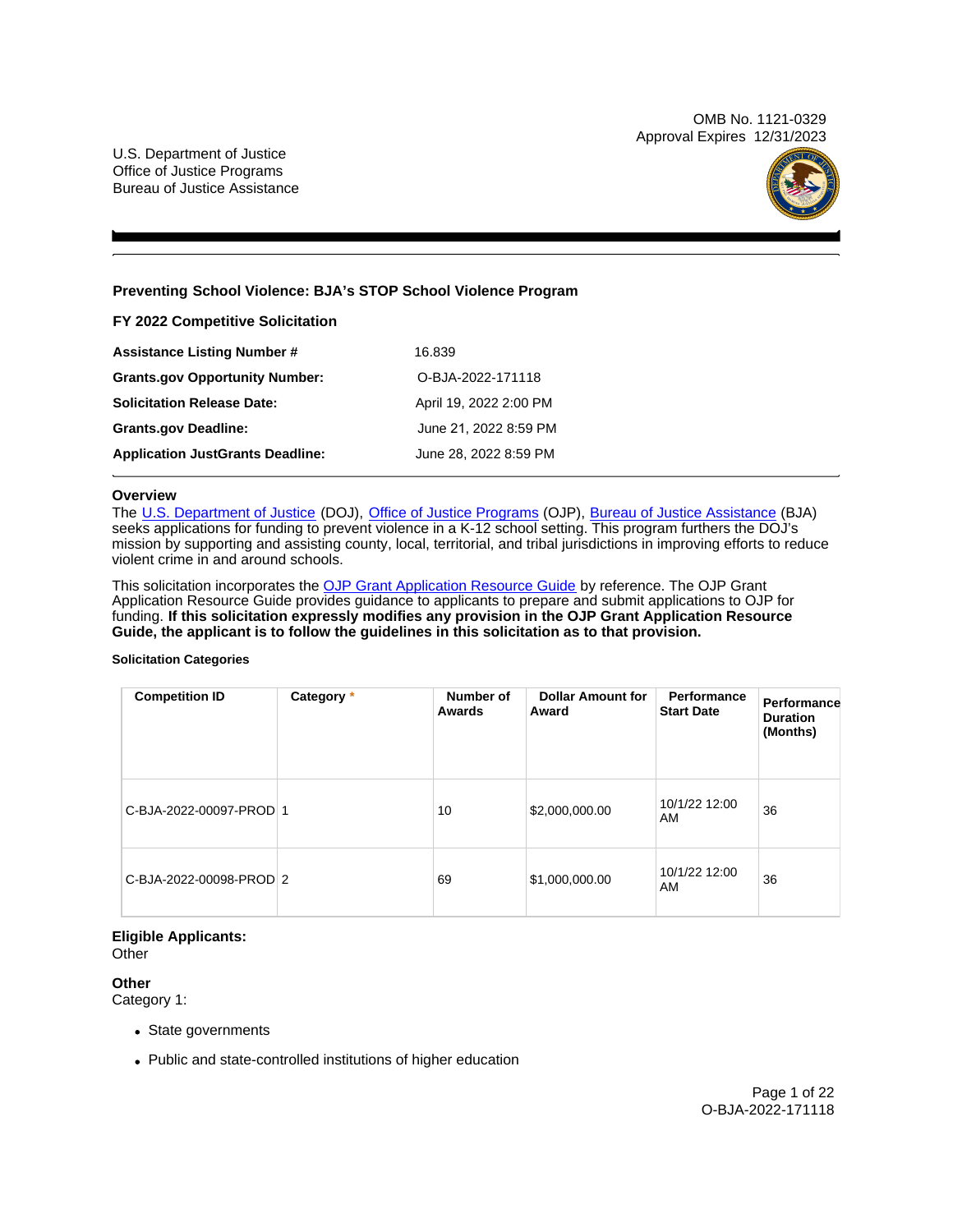<span id="page-1-0"></span>Category 2:

- City or township governments
- County governments
- Units of local governments
- Native American tribal governments (federally recognized)
- Nonprofits having a  $501(c)(3)$  status with the IRS, other than institutions of higher education
- Private institutions of higher education
- Independent school districts

For purposes of this solicitation, "state" means any state of the United States, the District of Columbia, the Commonwealth of Puerto Rico, the Virgin Islands, Guam, American Samoa, and the Commonwealth of the Northern Mariana Islands.

For the purposes of this solicitation, a "federally recognized Native American tribe" means any Indian tribe, band, nation, or other organized group or community, including any Alaska Native village or regional or village corporation as defined in or established pursuant to the Alaska Native Claims Settlement Act, which is recognized as eligible for the special programs and services provided by the United States to Indians because of their status as Indians.

Private K-12 schools, including private charter schools, should apply as "nonprofits." Public charter schools should apply as "independent school districts."

Applicants may propose to use the grant to contract with, or make one or more subawards to:

- Local educational agencies
- Nonprofit organizations
- Units of local government or tribal organizations (as defined in section 4(l) of the Indian Self-Determination and Education Assistance Act (25 U.S.C. 5304(l))

To advance Executive Order 13929 Safe Policing for Safe Communities, the Attorney General determined that all state, local, and university or college law enforcement agencies must be certified by an approved independent credentialing body or have started the certification process to be eligible for FY 2022 DOJ discretionary grant funding. To become certified, the law enforcement agency must meet two mandatory conditions: (1) the agency's use-of-force policies adhere to all applicable federal, state, and local laws and (2) the agency's use-of-force policies prohibit chokeholds except in situations where use of deadly force is allowed by law. The certification requirement also applies to law enforcement agencies receiving DOJ discretionary grant funding through a subaward. For detailed information on this certification requirement, please visit

[https://cops.usdoj.gov/SafePolicingEO](https://cops.usdoj.gov/SafePolicingEO%20) to access the Standards for Certification on Safe Policing for Safe Communities, the Implementation Fact Sheet, and the List of Designated Independent Credentialing Bodies.

All recipients and subrecipients (including any for-profit organization) must forgo any profit or management fee.

BJA will consider applications under which two or more entities would carry out the federal award; however, only one entity may be the applicant. Any others must be proposed as subrecipients (subgrantees). For additional information on subawards, see the [OJP Grant Application Resource Guide.](https://www.ojp.gov/funding/apply/ojp-grant-application-resource-guide#information-proposed-subwards)

BJA may elect to fund applications submitted under this FY 2022 solicitation in future fiscal years, dependent on, among other considerations, the merit of the applications and the availability of appropriations.

#### **Contact Information**

For technical assistance with submitting the Application for Federal Assistance standard form (SF)-424 and a Disclosure of Lobbying Activities form (SF-LLL) in [Grants.gov](https://Grants.gov), contact the [Grants.gov](https://Grants.gov) Customer Support Hotline

> Page 2 of 22 O-BJA-2022-171118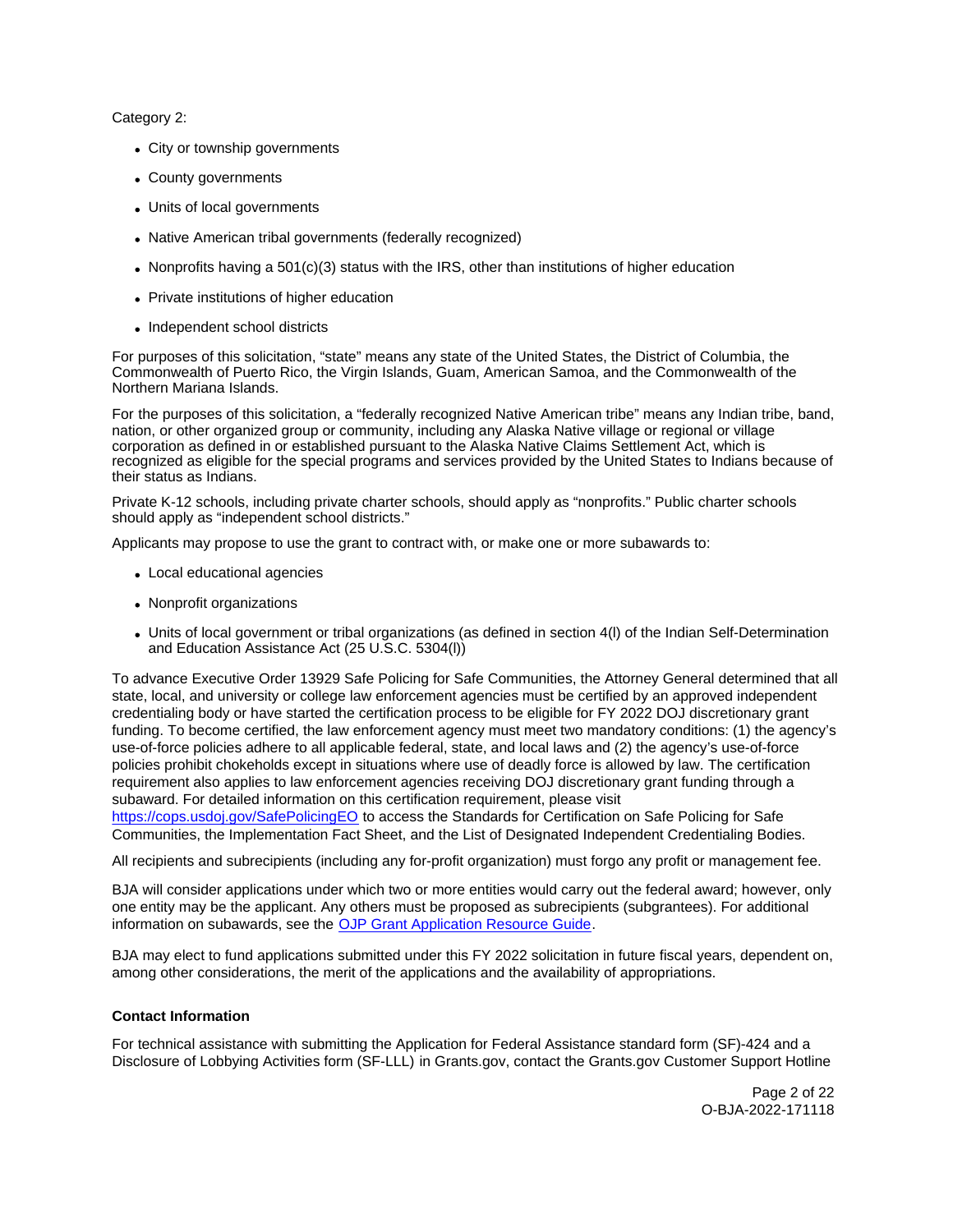at 800-518-4726, 606-545-5035, [Grants.gov Customer Support,](https://www.grants.gov/web/grants/support.html) or [support@grants.gov.](mailto:support@grants.gov) The [Grants.gov](https://Grants.gov) Support Hotline operates 24 hours a day, 7 days a week, except on federal holidays.

For technical assistance with submitting the **full application** in DOJ's Justice Grants System (JustGrants), contact the JustGrants Service Desk at 833-872-5175 or [JustGrants.Support@usdoj.gov.](mailto:JustGrants.Support@usdoj.gov) The JustGrants Service Desk operates 5 a.m. to 9 p.m. eastern time (ET) Monday-Friday and 9 a.m. to 5 p.m. Saturday, Sunday, and federal holidays.

For assistance with any other requirements of this solicitation, contact the OJP Response Center by telephone at 800-851-3420 or TTY: 301-240-6310 (hearing impaired only), or by email at [grants@ncjrs.gov.](mailto:grants@ncjrs.gov) The OJP Response Center hours of operation are 10:00 a.m. to 6:00 p.m., ET Monday–Friday, and 10:00 a.m. to 8:00 p.m. on the solicitation close date.

## **Submission Information**

Applications will be submitted to DOJ in two steps:

**Step 1:** The applicant must submit by the [Grants.gov](https://Grants.gov) deadline the required Application for Federal Assistance standard form (SF)-424 and a Disclosure of Lobbying Activities (SF-LLL) form when they register in [Grants.gov](https://Grants.gov)  at [https://www.grants.gov/web/grants/register.html.](https://www.grants.gov/web/grants/register.html) To register in [Grants.gov](https://Grants.gov), the applicant will need to ensure that its System for Award Management (SAM) registration is current.

**Step 2:** The applicant must then submit the **full application,** including attachments, in JustGrants at [JustGrants.usdoj.gov.](https://justicegrants.usdoj.gov/) To be considered timely, the full application must be submitted in JustGrants by the JustGrants application deadline. OJP encourages applicants to review the "How to Apply" section in the [OJP](https://www.ojp.gov/funding/apply/ojp-grant-application-resource-guide#apply)  [Grant Application Resource Guide](https://www.ojp.gov/funding/apply/ojp-grant-application-resource-guide#apply) and the [JustGrants website](https://justicegrants.usdoj.gov/news) for more information, resources, and training.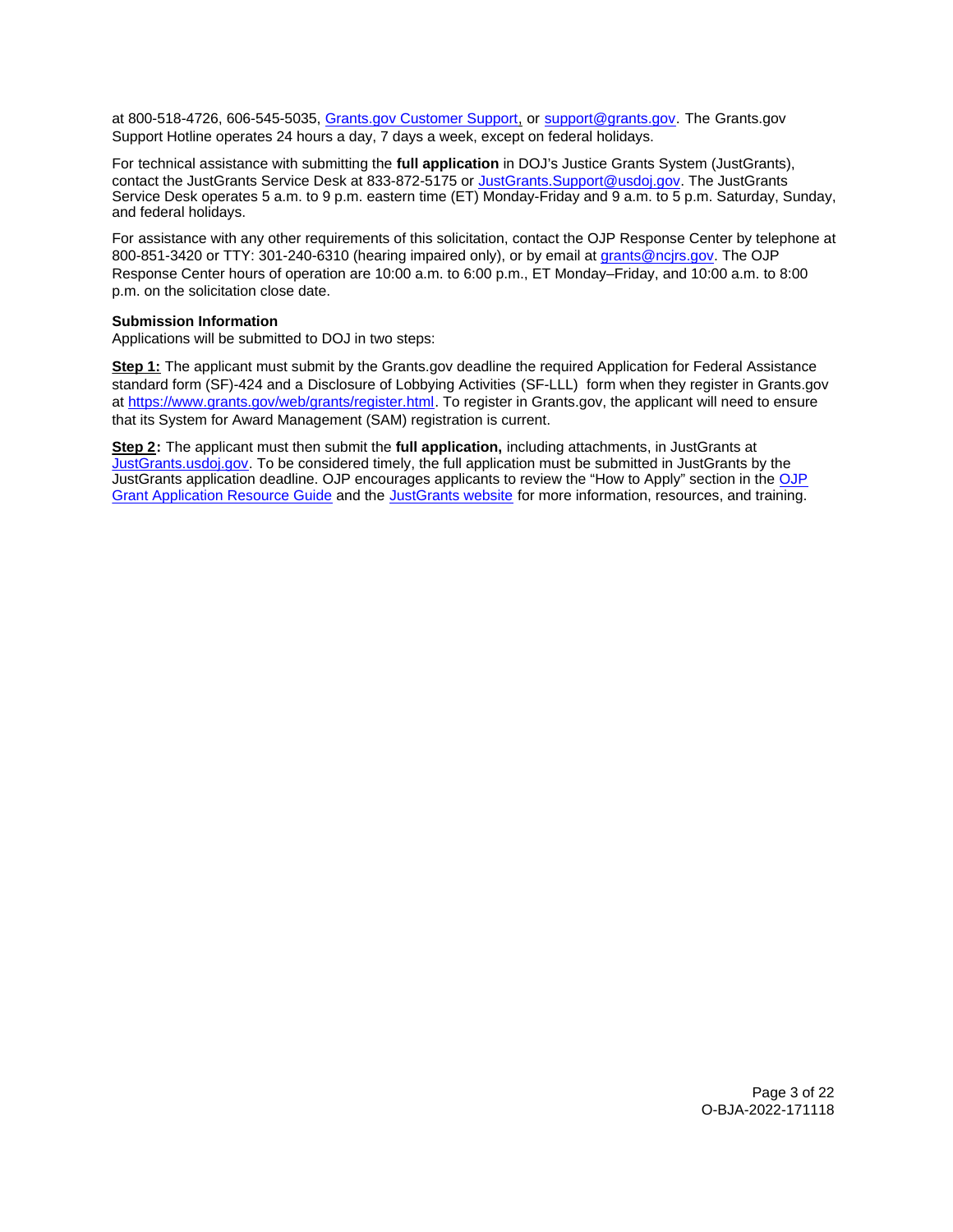## **Contents**

| Contact Information                                                                     | $\overline{2}$ |
|-----------------------------------------------------------------------------------------|----------------|
| <b>Program Description</b>                                                              | 6              |
| Overview                                                                                | 6              |
| <b>Statutory Authority</b>                                                              | 6              |
| Specific Information                                                                    | 6              |
| Goals, Objectives, Deliverables, and Timeline                                           | 9              |
| <b>Evidence-Based Programs or Practices</b>                                             | 10             |
| Information Regarding Potential Evaluation of Programs and Activities                   | 10             |
| <b>Federal Award Information</b>                                                        | 10             |
| Awards, Amounts and Durations                                                           | 10             |
| <b>Continuation Funding Intent</b>                                                      | 11             |
| Availability of Funds                                                                   | 11             |
| <b>Types of Awards</b>                                                                  | 11             |
| Financial Management and System of Internal Controls                                    | 11             |
| <b>Budget Information</b>                                                               | 11             |
| Cost Sharing or Matching Requirement                                                    | 11             |
| Pre-agreement Costs (also known as Pre-award Costs)                                     | 11             |
| Limitation on Use of Award Funds for Employee Compensation: Waiver                      | 11             |
| Prior Approval, Planning, and Reporting of Conference/Meeting/Training Costs            | 11             |
| Costs Associated with Language Assistance (if applicable)                               | 11             |
| <b>Eligibility Information</b>                                                          | 12             |
| Application and Submission Information                                                  | 12             |
| Information to Complete the Application for Federal Assistance (SF-424)                 | 12             |
| Standard Applicant Information (JustGrants 424 and General Agency Information)          | 12             |
| Proposal Abstract                                                                       | 12             |
| <b>Proposal Narrative</b>                                                               | 12             |
| Goals, Objectives, Deliverables, and Timeline                                           | 14             |
| <b>Budget and Associated Documentation</b>                                              | 14             |
| Budget Worksheet and Budget Narrative (Web-based Form)                                  | 14             |
| Indirect Cost Rate Agreement (if applicable)                                            | 14             |
| Financial Management Questionnaire (including applicant disclosure of high-risk status) | 14             |
| Disclosure of Process Related to Executive Compensation                                 | 14             |
| <b>Additional Application Components</b>                                                | 14             |
| <b>Tribal Authorizing Resolution</b>                                                    | 14             |
| <b>Timeline Form</b>                                                                    | 14             |
| Research and Evaluation Independence and Integrity Statement                            | 15             |
| Applicant Disclosure of Proposed Subrecipients:                                         | 15             |
| <b>Disclosures and Assurances</b>                                                       | 15             |
| Disclosure of Lobbying Activities                                                       | 15             |
| <b>DOJ Certified Standard Assurances</b>                                                | 15             |
| Applicant Disclosure of Duplication in Cost Items                                       | 15             |
| DOJ Certifications Regarding Lobbying; Debarment, Suspension and Other Responsibility   |                |
| Matters; and Drug-Free Workplace Requirements                                           | 16             |
| Applicant Disclosure and Justification - DOJ High Risk Grantees (if applicable)         | 16             |
| How to Apply                                                                            | 16             |
| Submission Dates and Time                                                               | 16<br>17       |
| Application Review Information                                                          |                |
|                                                                                         | Page 4 of 2    |

Page 4 of 22 O-BJA-2022-171118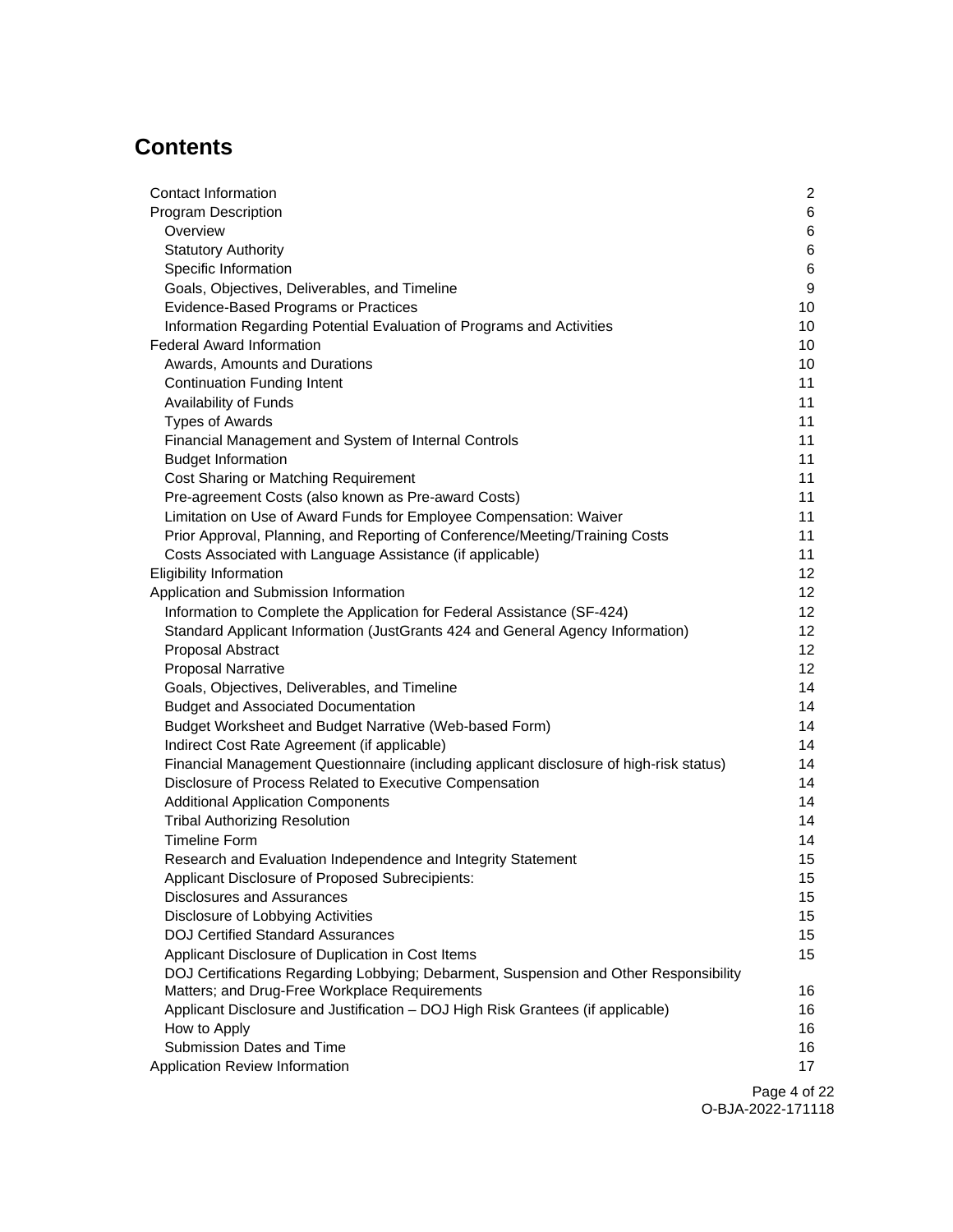| <b>Review Criteria</b>                                                  | 17 |
|-------------------------------------------------------------------------|----|
| <b>Review Process</b>                                                   | 17 |
| <b>Federal Award Administration Information</b>                         |    |
| <b>Federal Award Notices</b>                                            |    |
| Administrative, National Policy, and Other Legal Requirements           | 18 |
| Information Technology (IT) Security Clauses                            | 18 |
| General Information about Post-Federal Award Reporting Requirements     |    |
| Federal Awarding Agency Contact(s)                                      |    |
| Other Information                                                       |    |
| Freedom of Information and Privacy Act (5 U.S.C. 552 and 5 U.S.C. 552a) | 19 |
| Provide Feedback to OJP                                                 | 19 |
| <b>Application Checklist</b>                                            | 19 |
|                                                                         |    |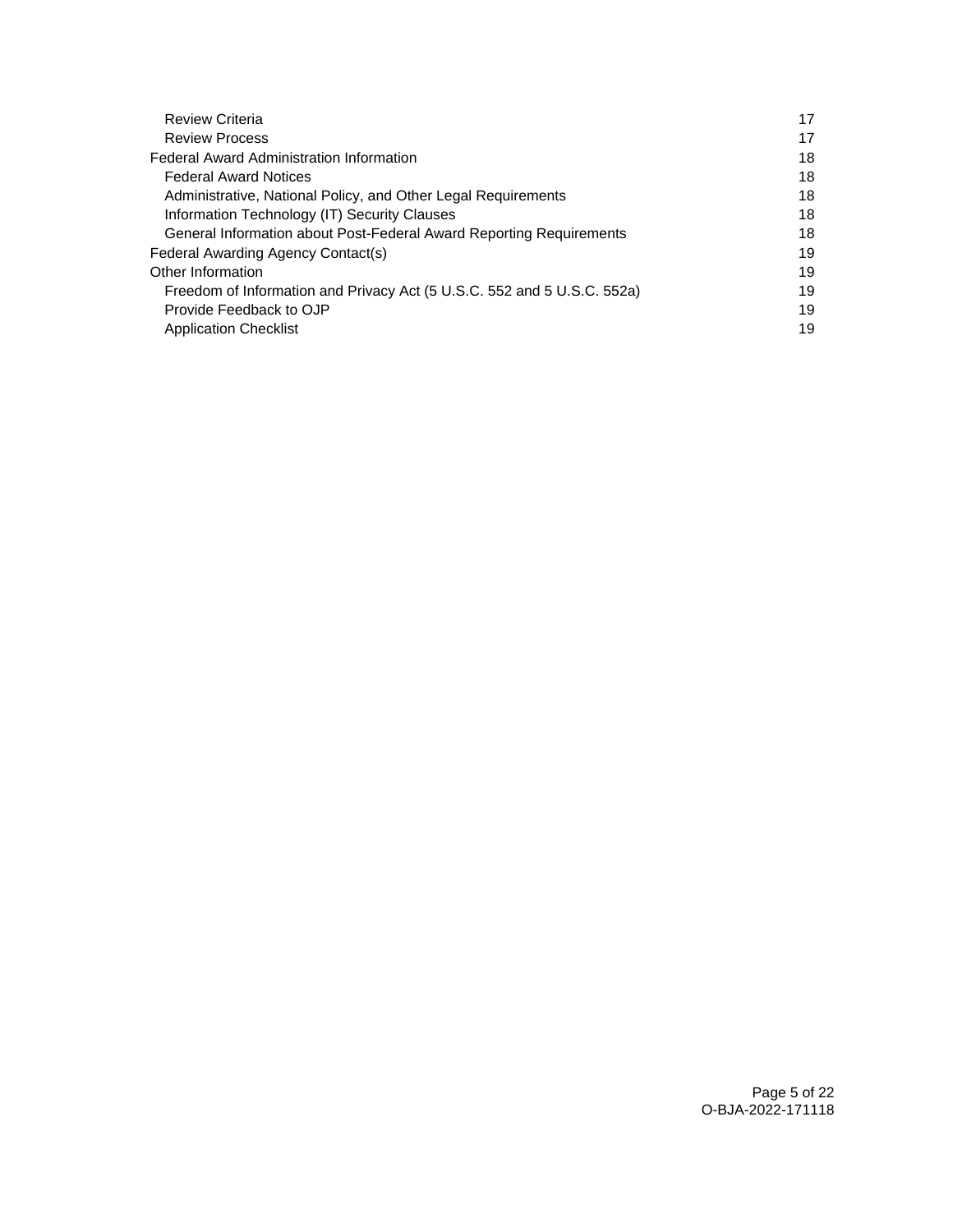## <span id="page-5-0"></span>**Program Description**

#### **Overview**

OJP is committed to advancing work that promotes civil rights and racial equity, increases access to justice, supports crime victims and individuals impacted by the justice system, strengthens community safety and protects the public from crime and evolving threats, and builds trust between law enforcement and the community.

This program is based on the Student, Teachers, and Officers Preventing School Violence Act of 2018 (or STOP School Violence Act). The program seeks to increase school safety by implementing: training that will improve school climate using school-based behavioral threat assessments and/or intervention teams to identify school violence risks among students; technological solutions such as anonymous reporting technology that can be implemented as a mobile phone-based app, a hotline, or a website in the applicant's geographic area to enable students, teachers, staff, and community members to anonymously identify threats of school violence; or other school safety strategies that assist in preventing violence.

**NOTE: Under the STOP School Violence Act, BJA funds cannot be used for the purchase of target hardening equipment to secure schools such as cameras, security systems, fencing, locks, etc. In addition, these funds cannot be used to hire armed security officers or school resource officers. Applicants interested in funding for target hardening equipment should see the [COPS School Violence](https://cops.usdoj.gov/svpp)  [Prevention Program \(SVPP\)](https://cops.usdoj.gov/svpp).** 

**BJA, the Office of Juvenile Justice and Delinquency Prevention (OJJDP), and the Office of Community Oriented Policing Services (COPS) are all releasing solicitations in FY 2022 for funding supported by the STOP School Violence Act. Applicants should not submit duplicate proposals that include a similar project design and budget in response to these DOJ solicitations.** 

## **Statutory Authority**

Any awards under this solicitation would be made under statutory authority provided by the Department of Justice Appropriations Act, 2022 (Pub. L. No. 117-103, 136 Stat. 49, 127) .

## **Specific Information**

BJA's STOP School Violence Grant Program is designed to improve K-12 school security by providing students and teachers with the tools they need to recognize, respond quickly to, and help prevent acts of violence and ensure a positive school climate.

Eligible applicants for Categories 1 or 2 may submit **one application** that includes proposals for one or more of the following areas:

(1) **Developing and operating technology solutions** such as anonymous reporting systems for threats of school violence, including mobile telephone applications, hotlines, websites, or other school safety technology solutions, for accurate identification of danger (without resort to discriminatory stereotypes or violating privacy) or other technology solutions shown to improve school safety. Applicants will demonstrate in their applications or with attached letters of support or memorandums of understanding (MOUs) that they have the support of relevant team partners, including local law enforcement.

(2) **Develop and implement multidisciplinary behavioral threat assessment (BTA) and/or intervention teams**. **BTA and/or intervention teams BTA and/or intervention teams** must be multidisciplinary and should coordinate with law enforcement agencies, behavioral health specialists, community stakeholders, and school personnel. Applicants should demonstrate in their applications or with attached letters of support or MOUs that they have the support of relevant team partners. BTA must be done in conjunction with a research partner or evaluator who can track data pertaining to the use of BTA, the demographic characteristics of those who undergo assessments and the referral results of those assessments; document services provided after each assessment; and review data and evaluation to ensure there is no disparate impact based on race, ethnicity, or disability.

(3) **Train school personnel and educate students on preventing school violence, including**

Page 6 of 22 O-BJA-2022-171118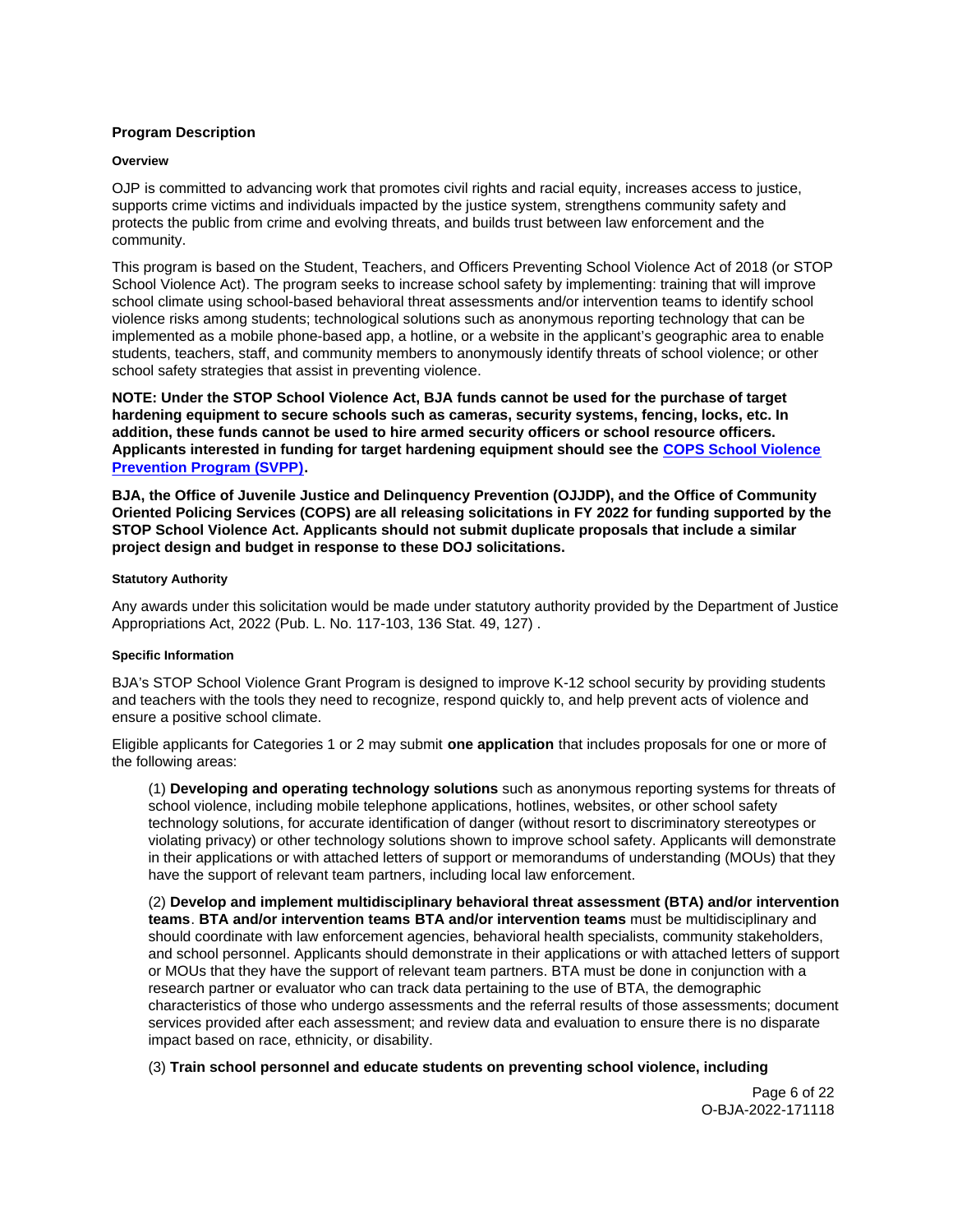**strategies to improve a school climate,** which may include training for school officials on intervening and responding to individuals in mental health crises, social emotional learning, anti-bullying prevention, suicide prevention, or other evidence-based programs that may improve school climate.

(4) **Specialized training for law enforcement who work in schools and/or with school-age populations such as school resource officers (SROs) and probation officers.** Such training should include the basics of mental health awareness, conflict resolution, mediation, problem solving, mentoring principles, crisis intervention, youth development, implications of trauma, basic classroom instruction and expectations, integrated response training with mental health and school psychologists, family and parent engagement, and appropriate use of information. Additional training topics may include:

- Incident reporting and data collection
- Procedural justice
- Multitiered system of support (Positive Behavioral Interventions and Supports [PBIS] or other)
- Community policing and SARA (Scanning, Analysis, Response, and Assessment) problemsolving model
- De-escalation and conflict resolution techniques
- Child development, including adolescent brain development
- Teen dating violence and sexual assault
- Family and Educational Rights and Privacy Act (FERPA)
- Individualized Education Programs (IEPs), including training on Title II of the Americans with Disabilities Act and the requirement that SROs must make reasonable modifications when necessary to interact with young people with disabilities
- Working with specific student groups, including youth with disabilities, English as a second language learners, and youth who identify as lesbian, gay, bisexual, transgender, queer, questioning, and/or intersex
- Bias-free policing, including implicit bias and cultural competence
- Alternatives to arrest, including diversion programs
- Trauma-informed care
- Civil rights and protected classes as well as constitutional rights
- Bullying prevention
- Drug and alcohol education
- Social media use
- Emergency management
- Crime Prevention Through Environmental Design (CPTED)
- Behavioral threat assessment in school settings
- Active shooter training
- Restorative justice/practices and conflict resolution

#### **Nontraining activities may include:**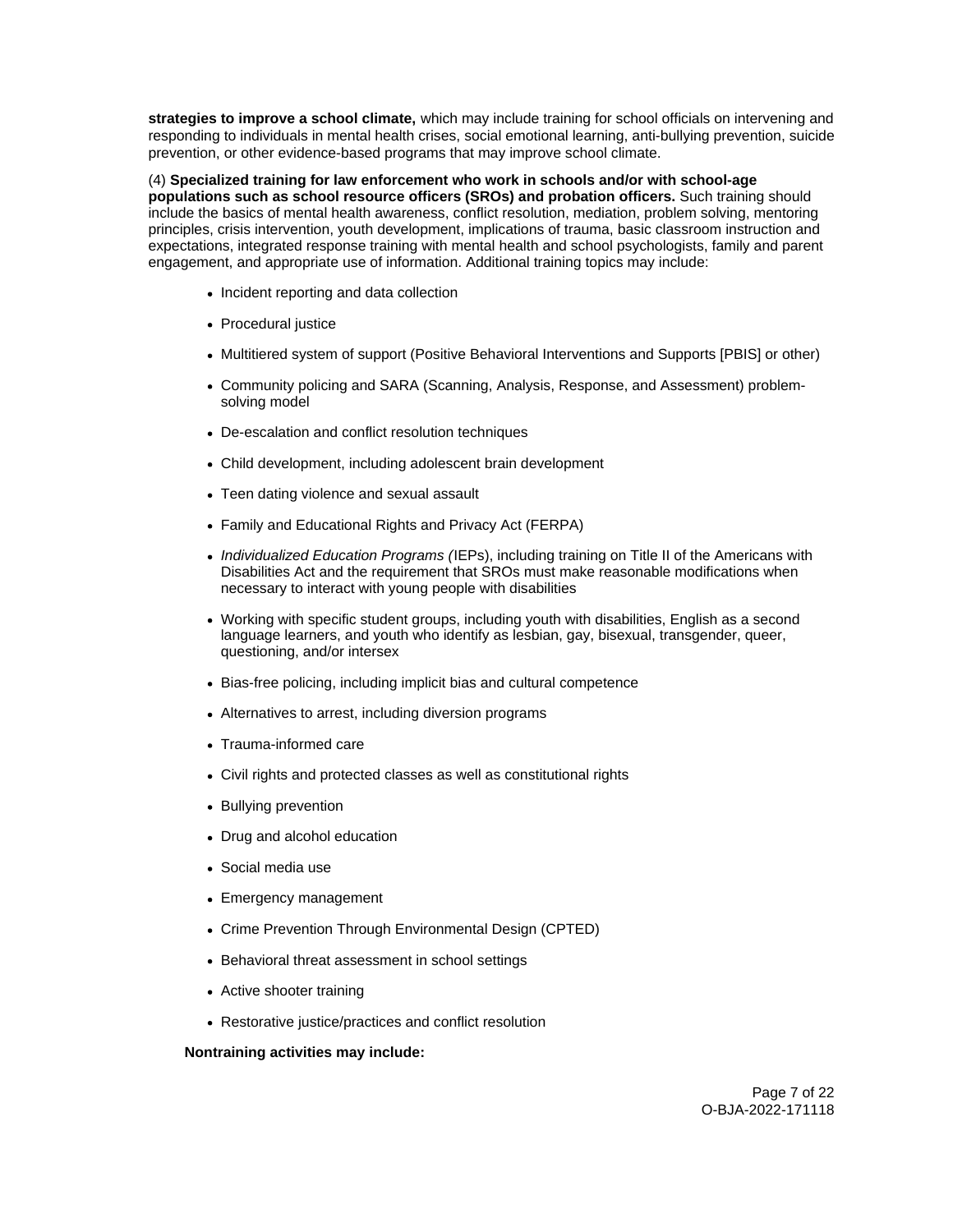- Policy development specific to law enforcement including on the appropriate use of force, response protocols, parameters and limitations of the law enforcement role in educational settings
- Policy development and training to identify school disciplinary issues (which should be handled by teachers or school administrators) and situations where law enforcement may be necessary to protect physical safety
- Policy development regarding the limited circumstances in which arrest is necessary, to include support for diversion
- Policy development regarding the appropriate use of student information including privacy protections
- Policy development regarding conflict resolution
- Development of performance metrics to measure implementation of policy, e.g. use of conflict resolution, adherence to privacy measures, etc.
- Enhancing data collection to support transparency and tracking measures

(5) **Hiring of school support personnel such as climate specialists, school psychologists, school social workers, school-based violence interrupters, and others directly supporting the prevention of** school violence. These hires can work independently in the school or as part of an SRO [co-responder](https://bja.ojp.gov/program/pmhc/learning) [model](https://bja.ojp.gov/program/pmhc/learning)**.** Applicants proposing to hire staff as outlined in this section must state in their applications what steps they will take to sustain the position(s) when grant funds are exhausted. Applicants should also identify the specific training that new hires will receive, or may have already completed prior to being hired, to ensure readiness to work with children who comprise the school-age population, such as the trainings identified in Section 4 above. **By statute, funds may not be used to hire new SROs** but may be used to pay overtime to existing SROs who are performing duties as part of a grant that are **outside the scope of their normal job duties**.

Applications that propose behavioral threat assessments, intervention teams, and/or operating technology solutions such as anonymous reporting systems should ensure that their implementation strategies, polices, and protocols address critical issues such as student privacy, data security, race, national origin, disability, religion, and sex-based discrimination and bias. They also must ensure that community stakeholders are a part of the planning process, as described in the U.S. Secret Service National Threat Assessment Center's document, [Enhancing School Safety Using a Threat Assessment Model: An Operational Guide for](https://www.secretservice.gov/sites/default/files/reports/2020-10/USSS_NTAC_Enhancing_School_Safety_Guide.pdf)  [Preventing Targeted School Violence](https://www.secretservice.gov/sites/default/files/reports/2020-10/USSS_NTAC_Enhancing_School_Safety_Guide.pdf), and that interventions are trauma informed as well as informed by child and adolescent development. BJA's training and technical assistance (TTA) provider, the [National](https://www.nc2s.org/)  [Center for School Safety,](https://www.nc2s.org/) will work with grantees to assess their strategies and provide support as necessary throughout the grant period on vital issues such as developing evidence-based, constitutionally sound programs.

For more information related to policies and protocols to address student privacy, data security, discrimination, and bias, see <https://studentprivacy.ed.gov/>and [https://studentprivacy.ed.gov/resources/school-resource-officers-school-law-enforcement-units-and-ferpa.](https://studentprivacy.ed.gov/resources/school-resource-officers-school-law-enforcement-units-and-ferpa)

Applications must ensure that the improvements to be funded under the grant are

- Protective of student privacy, as required by FERPA and applicable state privacy laws, and ensure that students are not discriminated against on the basis of race, national origin, disability, religion, or sex
- Limited to allow personnel in law enforcement agencies to receive student information from education records only when such disclosure is necessary to protect the health or safety of the student or other individuals (e.g., necessary to prevent school violence).
- Consistent with a comprehensive approach to preventing school violence and promoting a positive school climate.

Page 8 of 22 O-BJA-2022-171118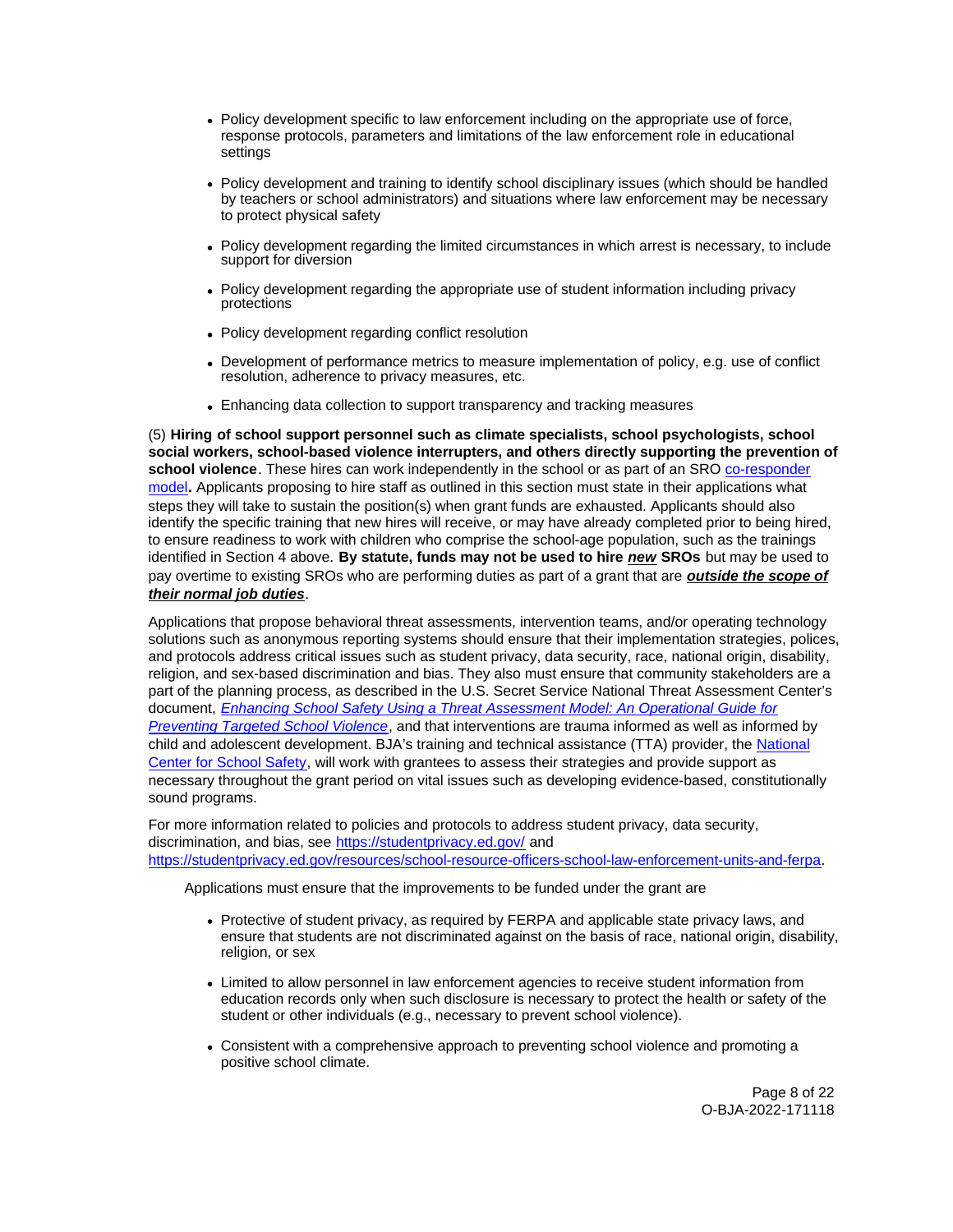- <span id="page-8-0"></span>Transparent so that students, parents/guardians, and community members know what is being done and have the data necessary to monitor its effectiveness and compliance with privacy and non-discrimination requirements.
- Individualized to the needs of each school at which those improvements are to be made.

## **Digital Trust**

Technological devices, artificial intelligence, predictive analytics, and other data-driven solutions ("Technological Enhancements") are increasingly used to augment crime reduction strategies and efforts. Care must be taken to assess and address any potential harm that could be activated by these solutions to ensure privacy, civil rights, and civil liberties are protected. Applicants proposing to utilize grant funds to support technological enhancements directly or via training and technical assistance may receive priority consideration if their proposal addresses the tenets of digital trust such as:

- How the technology will be carefully implemented through training of personnel and the setting and enforcement of policies governing its use to ensure that it contributes to positive outcomes for public safety, the community and/or the criminal justice system.
- How the applicant will safeguard privacy, civil rights, and civil liberties throughout the duration of the project period.

Applicants proposing to implement an anonymous reporting system (ARS) in a state or jurisdiction that has an existing ARS system should describe how the proposed ARS system will not be duplicative.

## **STOP funds may not be used to address violence on the campus of an institution of higher education.**

All applicants should be aware that under federal law, OJP may not award grant funds to procure or obtain any equipment, system, or service that uses "covered telecommunications equipment or services" as a substantial or essential component of any system, or as critical technology as part of any system. In general, with limited exceptions, "covered telecommunications equipment or services" includes telecommunications and video surveillance equipment or services produced by a foreign entity that is specifically designated by statute or designated by the federal government pursuant to statute.

#### **Goals, Objectives, Deliverables, and Timeline**

## **Goals**

The goal of this program is to prevent and reduce school violence.

## **Objectives**

The program's objectives are to increase school safety using evidence-based solutions to prevent violence against schools, staff, and students and ensure a positive school climate. Applicants should also be mindful of the potential to cause or exacerbate trauma for some students, and should use a trauma-informed approach when implementing program activities to help mitigate this concern.

#### **Deliverables**

- Implementation of training, including for all behavioral threat assessments and/or intervention teams, that prepares school and/or law enforcement personnel to identify school violence risks among students in a nondiscriminatory and trauma-informed way and/or to improve their school climate. A positive school climate is paramount for learning; activities should not generate additional fears or traumatize students who may already be living in an unsafe environment. Threat assessment training must not discriminate against or stereotype students based on race, national origin, disability, religion, or sex.
- Resources and strategies for responding to students in mental health crisis that are trauma informed, protect student privacy rights, and, most importantly, involve mental health professionals at all stages of training and in practice.

Technological solutions, such as anonymous reporting technology that can be implemented as a mobile phone-based app, a hotline, a website, or other technology solution in the applicant's geographic area to enable students, teachers, faculty, and community members to anonymously identify threats of school violence, or other technology solutions shown to improve school safety and/or improve a school climate. Implementation of an ARS in a state or jurisdiction that has an existing ARS system must complement and

> Page 9 of 22 O-BJA-2022-171118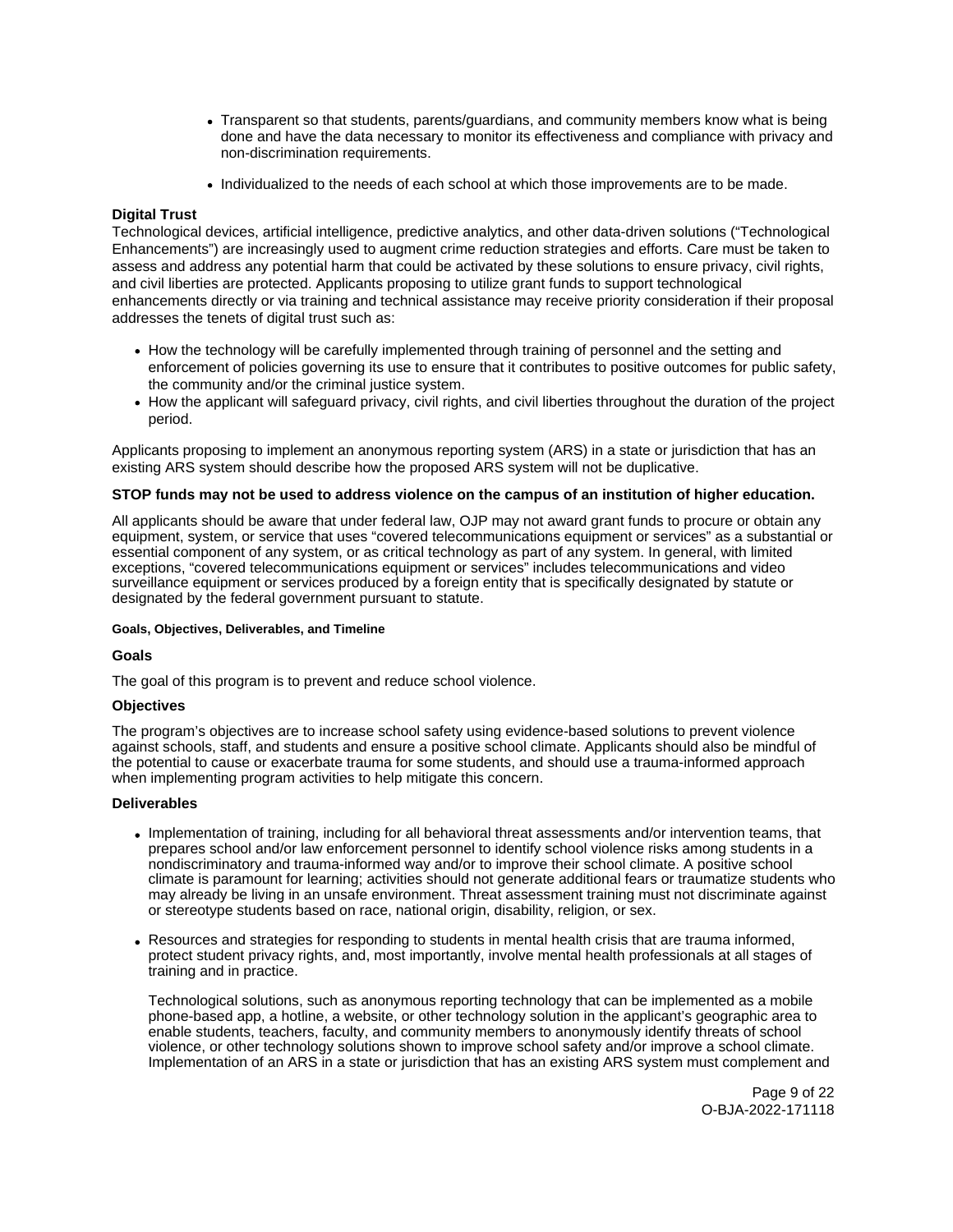<span id="page-9-0"></span>work with current efforts and not be duplicative. Activities should be protective of student privacy and ensure that students are not discriminated against on the basis of race, national origin, disability, religion, or sex.

- Other school safety strategies that assist in preventing violence and improving a school climate as outlined above such as improving access to school-based behavioral health services or implementing appropriate social and emotional learning programs or other interventions that promote a positive and healthy school climate.
- Training for school-based law enforcement officers or probation officers who work with school-based populations.
- Hiring of personnel to improve a school climate and positive responses to student behavior.

Applicants will be required to document all training and education sessions conducted under the award, as applicable. Applicants will also be required to coordinate with the BJA STOP Program TTA provider.

## **Applicants should consider the most effective and efficient ways for reaching the field in proposing approaches to the work.**

The Goals, Objectives, and Deliverables are directly related to the performance measures that show the completed work's results, as discussed in the "Application and Submission Information" section.

#### **Evidence-Based Programs or Practices**

OJP strongly encourages the use of data and evidence in policymaking and program development for criminal justice, juvenile justice, and crime victim services. For additional information and resources on evidence-based programs or practices, see the [OJP Grant Application Resource Guide.](https://www.ojp.gov/funding/apply/ojp-grant-application-resource-guide#evidence-based)

## **Information Regarding Potential Evaluation of Programs and Activities**

OJP may conduct or support an evaluation of the programs and activities funded under this solicitation. For additional information, see the [OJP Grant Application Resource Guide](https://www.ojp.gov/funding/apply/ojp-grant-application-resource-guide#potential-evaluation) section entitled "Information Regarding Potential Evaluation of Programs and Activities."

#### **Federal Award Information**

#### **Solicitation Categories**

| <b>Competition ID</b>   | Category * | Number of<br>Awards | <b>Dollar Amount for</b><br>Award | Performance<br><b>Start Date</b> | Performance<br><b>Duration</b><br>(Months) |
|-------------------------|------------|---------------------|-----------------------------------|----------------------------------|--------------------------------------------|
| C-BJA-2022-00097-PROD 1 |            | 10                  | \$2,000,000.00                    | 10/1/22 12:00<br>AM              | 36                                         |
| C-BJA-2022-00098-PROD 2 |            | 69                  | \$1,000,000.00                    | 10/1/22 12:00<br>AM              | 36                                         |

#### **Awards, Amounts and Durations**

# 10/1/22 12:00 AM 36

## **Period of Performance Start Date**  Period of Performance Duration (Months)

**Anticipated Total Amount to be Awarded Under Solicitation**  \$45,000,000.00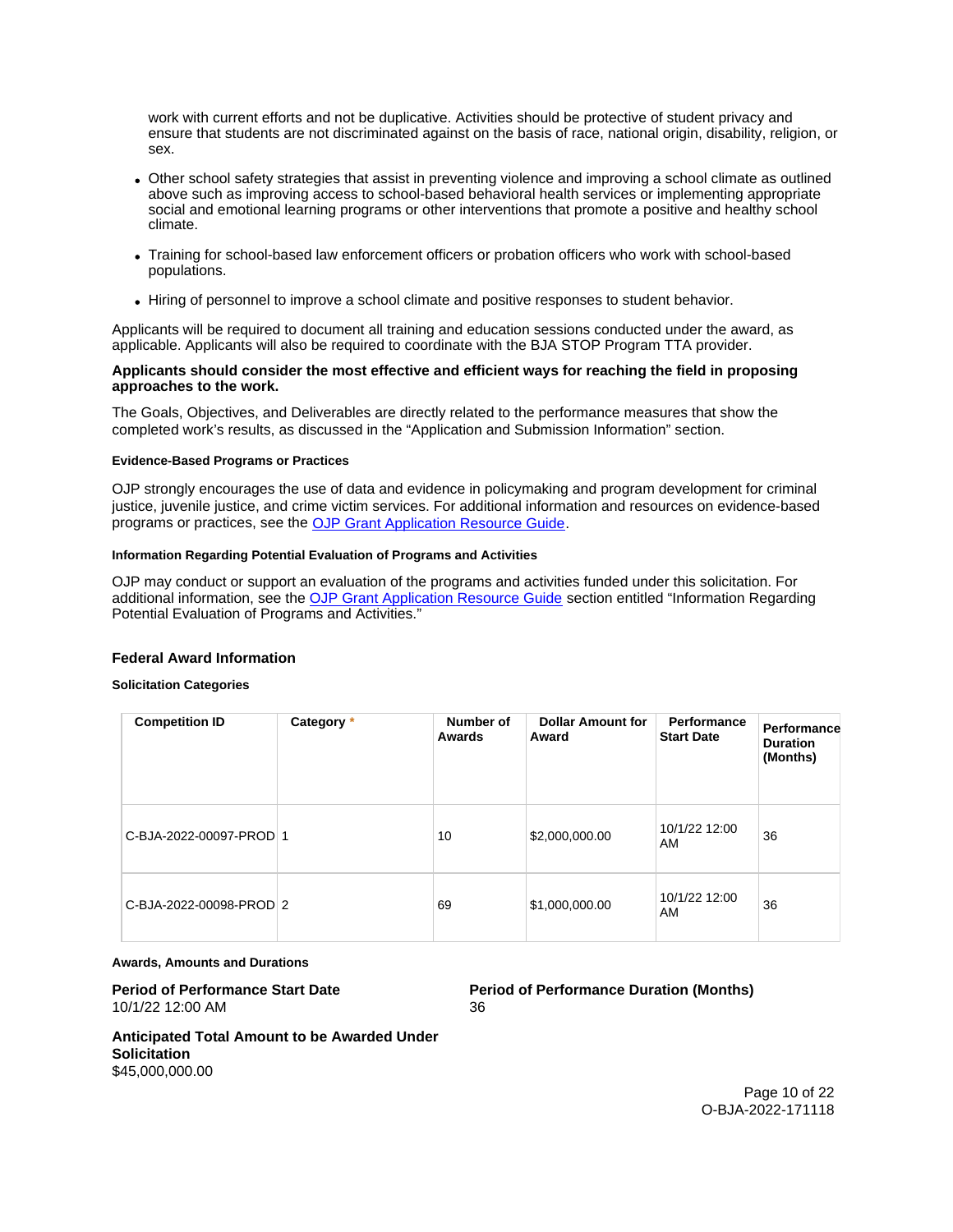## <span id="page-10-0"></span>**Additional Information**

Maximum dollar amount for each award: Category 1: estimated 10 awards of up to \$2,000,000 each Category 2: estimated 69 awards of up to \$1,000,000 each

#### **Continuation Funding Intent**

BJA may, in certain cases, provide additional funding in future years to awards made under this solicitation through continuation awards. OJP will consider, among other factors, OJP's strategic priorities, a recipient's overall management of the award, and the award-funded work's progress, when making continuation award decisions.

#### **Availability of Funds**

This solicitation, and awards (if any are made) under this solicitation, are subject to the availability of appropriated funds and to any modifications or additional requirements that may be imposed by the agency or by law. In addition, nothing in this solicitation is intended to, and does not, create any right or benefit, substantive or procedural, enforceable at law or in equity by any party against the United States, its departments, agencies, or entities, its officers, employees, or agents, or any other person.

#### **Types of Awards**

BJA expects to make awards under this solicitation as grants. See the "Administrative, National Policy, and Other Legal Requirements" section of the [OJP Grant Application Resource Guide](https://www.ojp.gov/funding/apply/ojp-grant-application-resource-guide#administrative) for a brief discussion of important statutes, regulations, and award conditions that apply to many (or in some cases, all) OJP grants.

#### **Financial Management and System of Internal Controls**

Award recipients and subrecipients (including recipients or subrecipients that are pass-through entities) must, as described in the Part 200 Uniform Requirements as set out at 2 C.F.R. 200.303, comply with standards for financial and program management. See the [OJP Grant Application Resource Guide](https://www.ojp.gov/funding/apply/ojp-grant-application-resource-guide#fm-internal-controls) for additional information.

#### **Budget Information**

#### **Unmanned Aircraft Systems**

The use of BJA grant funds for unmanned aircraft systems (UAS), including unmanned aircraft vehicles (UAV), and all accompanying accessories to support UAS or UAV, is unallowable.

#### **Cost Sharing or Matching Requirement**

This solicitation does not require a match.

#### **Pre-agreement Costs (also known as Pre-award Costs)**

See the [OJP Grant Application Resource Guide](https://www.ojp.gov/funding/apply/ojp-grant-application-resource-guide#pre-agreement-costs) information on Pre-agreement Costs (also known as Pre-award Costs).

#### **Limitation on Use of Award Funds for Employee Compensation: Waiver**

See the **OJP Grant Application Resource Guide** information on Limitation on Use of Award Funds for Employee Compensation; Waiver.

#### **Prior Approval, Planning, and Reporting of Conference/Meeting/Training Costs**

See the [OJP Grant Application Resource Guide](https://www.ojp.gov/funding/apply/ojp-grant-application-resource-guide#prior-approval) for information on Prior Approval, Planning, and Reporting of Conference/Meeting/Training Costs.

#### **Costs Associated with Language Assistance (if applicable)**

See the [OJP Grant Application Resource Guide](https://www.ojp.gov/funding/apply/ojp-grant-application-resource-guide#costs-associated) for information on Costs Associated with Language Assistance.

Page 11 of 22 O-BJA-2022-171118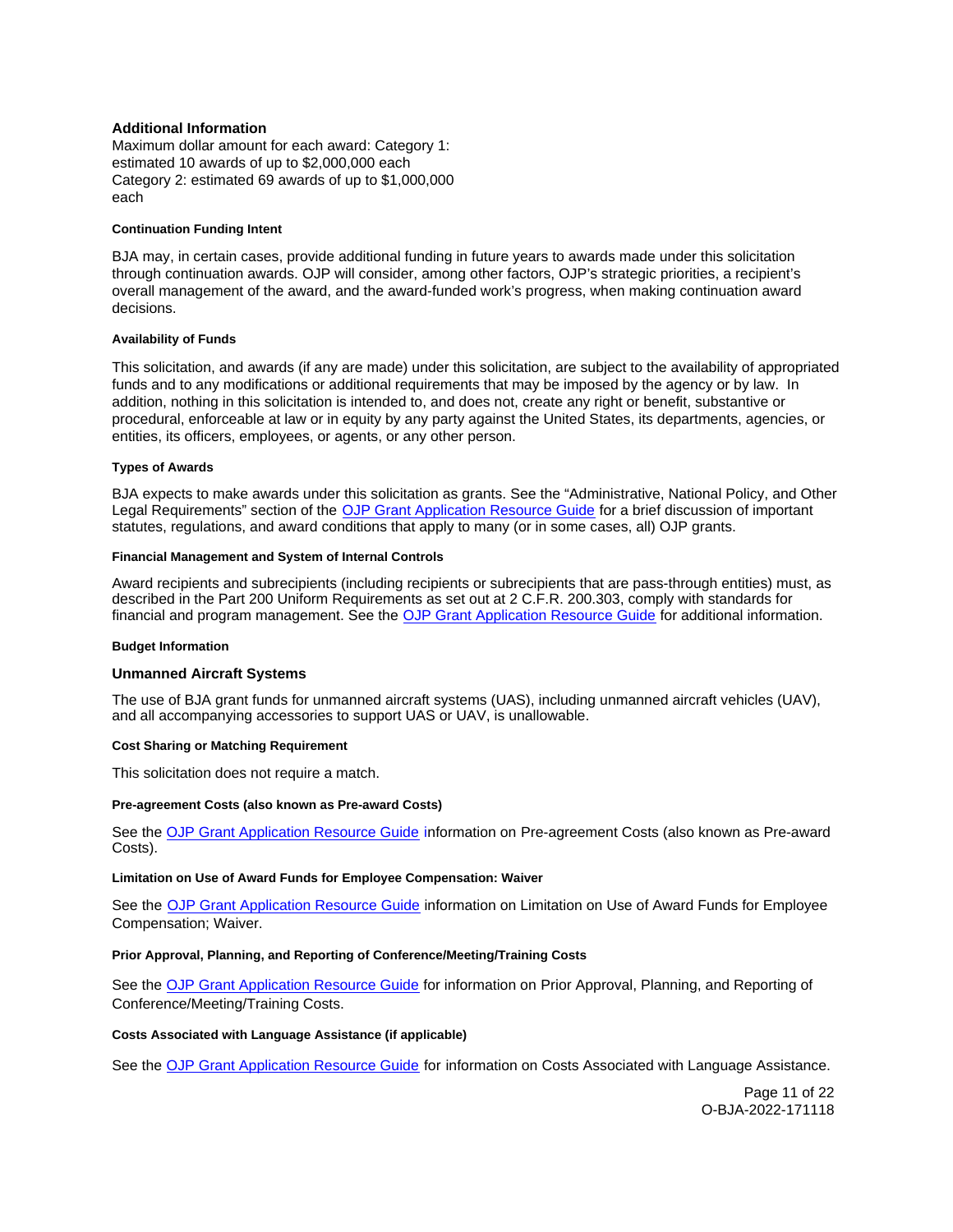## <span id="page-11-0"></span>**Eligibility Information**

For eligibility information, see cover page.

For information on cost sharing or match requirements, see the "Federal Award Information" section.

## **Application and Submission Information**

The following application elements **must** be included in the application to meet the basic minimum requirements to advance to peer review and receive consideration for funding:

- Proposal Abstract
- Proposal Narrative
- Budget Worksheet and Budget Narrative (Web-based Form) (The web-based form includes the budget details and the budget narrative.)

See the "Application Elements and Formatting Instructions" section of the [OJP Grant Application Resource Guide](https://www.ojp.gov/funding/apply/ojp-grant-application-resource-guide#application-elements)  for information on what happens to an application that does not contain all the specified elements or is nonresponsive to the scope of the solicitation.

#### **Information to Complete the Application for Federal Assistance (SF-424)**

The SF-424 must be submitted in [Grants.gov](https://Grants.gov). It is a required standard form used as a cover sheet for submission of pre-applications, applications, and related information. See the [OJP Grant Application Resource Guide](https://www.ojp.gov/funding/apply/ojp-grant-application-resource-guide#complete-application) for additional information on completing the SF-424.

In Section 8F of the SF-424, please include the name and contact information of the individual **who will complete the application in JustGrants**. JustGrants will use this information (email address) to assign the application to this user in JustGrants.

**Intergovernmental Review:** This solicitation ("funding opportunity") **is not** subject to [Executive Order \(E.O.\)](https://www.archives.gov/federal-register/codification/executive-order/12372.html)  [12372.](https://www.archives.gov/federal-register/codification/executive-order/12372.html) (In completing the SF-424, an applicant is to answer question 19 by selecting "Program is not covered by E.O. 12372.")

#### **Standard Applicant Information (JustGrants 424 and General Agency Information)**

The "Standard Applicant Information" section of the JustGrants application is pre-populated with the SF-424 data submitted in [Grants.gov.](https://Grants.gov) The applicant will need to review the Standard Applicant Information in JustGrants and make edits as needed. Within this section, the applicant will need to add zip codes for areas affected by the project; confirm its Authorized Representative; and verify and confirm the organization's unique entity identifier, legal name, and address.

#### **Proposal Abstract**

A proposal abstract (no more than 400 words) summarizing the proposed project, including the purpose of the project, primary activities, expected outcomes, the service area, intended beneficiaries and subrecipients (if known), will be completed in the JustGrants web-based form. This abstract should be written in the third person and will be made publicly available on the OJP website if the project is awarded.

#### **Proposal Narrative**

The proposal narrative should be submitted as an attachment in JustGrants. The attached document should be double-spaced, using a standard 12-point font; have no less than 1-inch margins; and should not exceed 15 pages. Pages should be numbered and submitted as an attachment. If the proposal narrative fails to comply with these length restrictions, BJA may consider such noncompliance in the peer review and final award decision.

The following sections must be included as part of the proposal narrative:

Page 12 of 22 O-BJA-2022-171118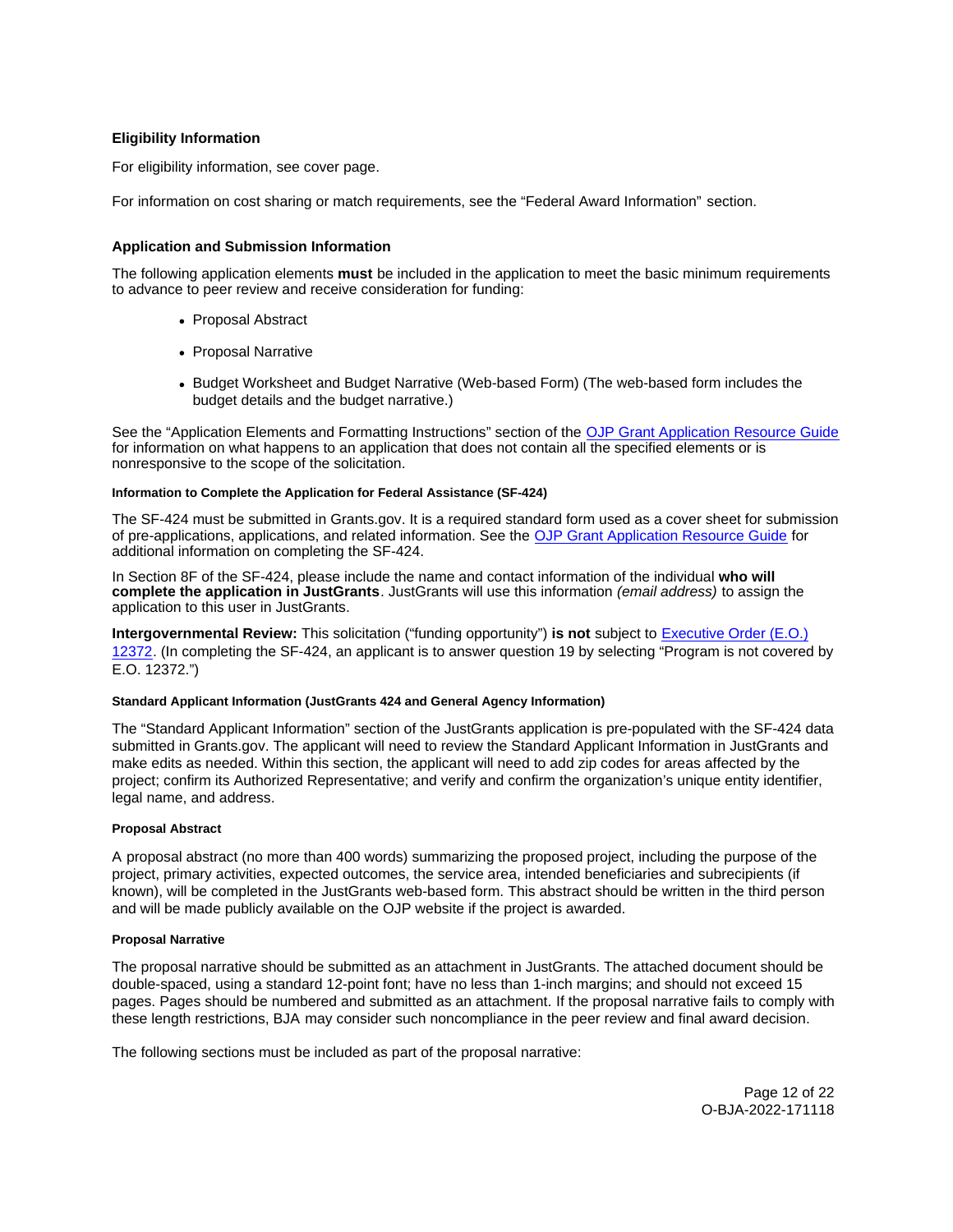a. Description of the Issue

Describe why this project/these proposed activities are necessary (significance/value) and/or address a need and include supporting data/information to support your statement.

b, Project Design and Implementation

Completely describe the strategy to address the needs identified in the Description of the Issue. Applicants should be specific when listing the proposed project activities and describe how they relate to the stated objective. Activities are the specific actions to be undertaken to fulfill the program's objectives and reach the program's goal and should not be vague generalities. Provide a detailed description of the method(s) to be used to carry out each activity, as well as include a description of all individuals/groups involved in the project and that will be served by the project.

The applicant must clearly outline the different school(s)/school district(s) where the project will be implemented and include letters of support for the project from those schools/school districts if another entity is submitting the application. Include a description of why these schools were selected. The applicant should demonstrate through description in the narrative, attached letters of support, or attached MOUs that the applicant has the full support of project partners related to the implementation of the project. Evidence shows that collaboration with law enforcement is critical to the success of projects pertaining to such activities as anonymous reporting systems and behavioral threat assessments. Applicants should demonstrate how they plan to coordinate and collaborate with these local partners.

The applicant should describe how grant funding will address the strategy proposed and the benefits. The applicant should include how the proposed project fits into the overall safety strategy of the school(s) or school district and how the project will ensure compliance with all applicable privacy and civil rights laws. If the applicant is including proposals for more than one area (training/threat assessment, etc.), it should clearly outline the different areas and distinguish the activities within the narrative. If the applicant is a current STOP Program grantee, the application must also include how this project differs from the current funded project to ensure there is no duplication of effort. This should also be clearly reflected in the budget.

Provide a timetable indicating roughly when activities or program milestones are to be accomplished. While the Project Design and Implementation should discuss the project timeline, applicants may also include a timeline chart as a separate attachment that will not count toward the 15-page limit.

c. Capabilities and Competencies

Describe completely the capabilities and competencies of the individuals that will be assigned to the project to accomplish the goal and objectives of the program. Résumés should be included as separate attachments and will not count against the 15-page limit. Describe the partners involved in the project and indicate their full support.

d. Plan for Collecting the Data Required for this Solicitation's Performance Measures

Note: Applicants are not required to submit performance data with the application. Rather, performance measures information is included as an alert that successful applicants will be required to submit performance data as part of the reporting requirements under an award.

Describe the process for measuring project performance. Identify who will collect the data, who is responsible for performance measurements, and how the information will be used to guide and evaluate the impact of the project. Describe the process to accurately report data.

OJP will require each successful applicant to submit regular performance data that show the completed work's results. The performance data directly relate to the goals, objectives, and deliverables identified in the "Goals, Objectives, and Deliverables" discussion. Applicants can visit OJP's performance measurement page at [www.ojp.gov/performance](https://www.ojp.gov/performance) for an overview of performance measurement activities at OJP.

A list of performance measure questions for this program can be found at [https://bja.ojp.gov/sites/g/files/xyckuh186/files/media/document/STOP-Measures.pdf.](https://bja.ojp.gov/sites/g/files/xyckuh186/files/media/document/STOP-Measures.pdf)

BJA will require award recipients to submit performance measure data and performance reports in JustGrants. BJA will provide further guidance on the post-award submission process, if selected for

> Page 13 of 22 O-BJA-2022-171118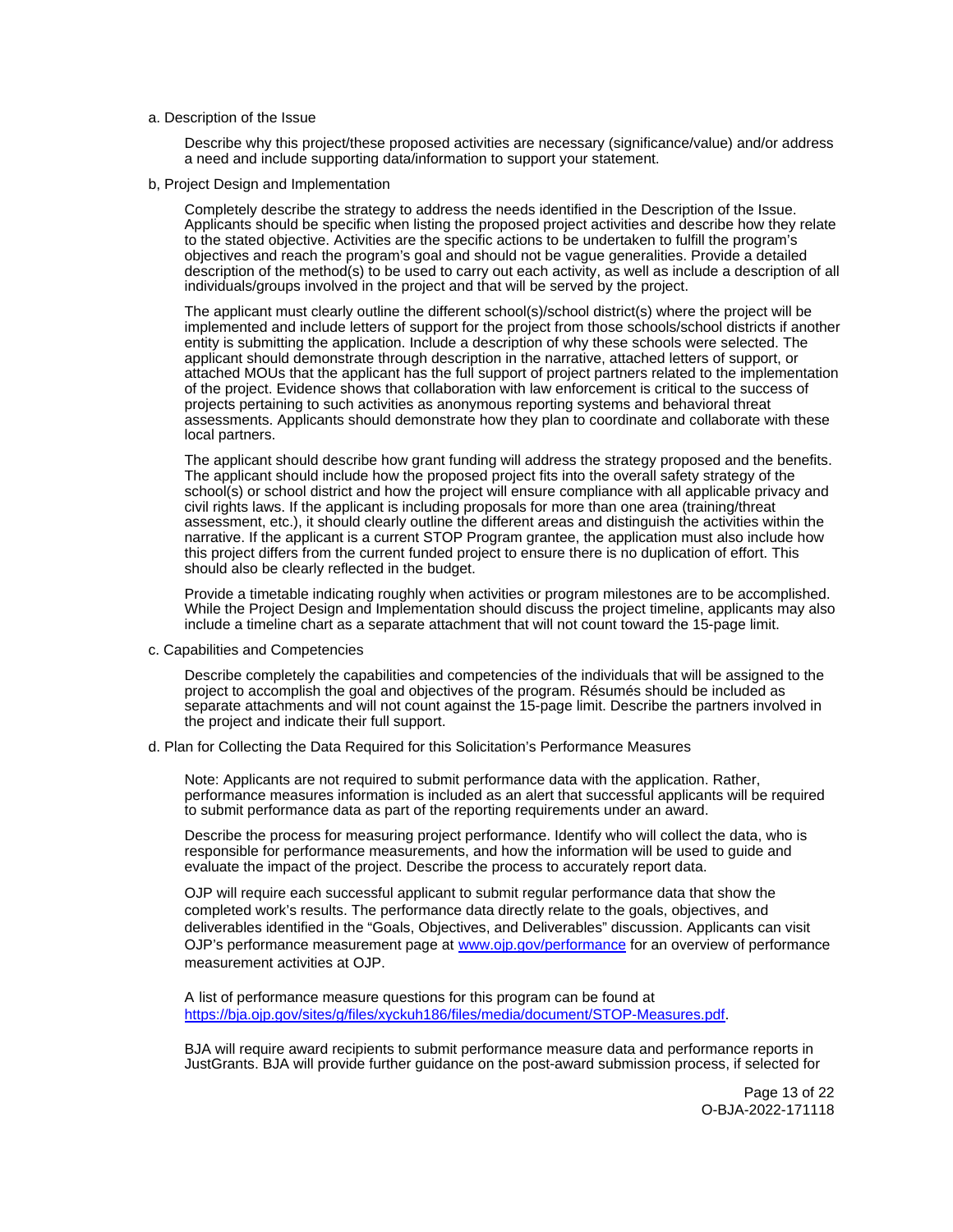award.

<span id="page-13-0"></span>e. Plan for Sustainability

Describe what steps will be taken to sustain the project after federal funds are exhausted. This should be included as part of the 15-page narrative.

#### **Note on Project Evaluations**

An applicant that proposes to use award funds through this solicitation to conduct project evaluations must follow the guidance in the "Note on Project Evaluations" section in the [OJP Grant Application Resource Guide.](https://www.ojp.gov/funding/apply/ojp-grant-application-resource-guide#project-evaluations)

#### **Goals, Objectives, Deliverables, and Timeline**

The applicant will submit the Preventing School Violence: BJA's STOP School Violence Program's goal, objective, and deliverables in the JustGrants web-based form.

#### **Budget and Associated Documentation**

#### **Budget Worksheet and Budget Narrative (Web-based Form)**

The applicant will complete the JustGrants web-based budget form. See the OJP Grant Application Resource [Guide](https://ojp.gov/funding/Apply/Resources/Grant-App-Resource-Guide.htm) for additional information.

Applicants should budget travel/lodging expenses for one visit to the Washington, DC area to meet with federal officials and/or take part in a BJA-sponsored grantee meeting as directed. It is expected that this meeting would be for a minimum of 2 days and 1 night, for at least one representative from the project. Additional attendees may attend, with a maximum of three.

#### **Indirect Cost Rate Agreement (if applicable)**

The applicant will complete its indirect cost rate agreement by uploading it as an attachment in JustGrants. See the [OJP Grant Application Resource Guide](https://www.ojp.gov/funding/apply/ojp-grant-application-resource-guide) for additional information.

#### **Financial Management Questionnaire (including applicant disclosure of high-risk status)**

The applicant will download the questionnaire, complete it, and submit it by uploading it as an attachment in JustGrants. See the [OJP Grant Application Resource Guide](https://www.ojp.gov/funding/apply/ojp-grant-application-resource-guide#fm-internal-controls-questionnaire) for the link to the questionnaire and additional i nformation.

## **Disclosure of Process Related to Executive Compensation**

If applicable, applicants will submit a description of the process used to determine executive compensation by uploading the document as an attachment in JustGrants. See the [OJP Grant Application Resource Guide](https://www.ojp.gov/funding/Apply/Resources/Grant-App-Resource-Guide.htm) for additional information.

#### **Additional Application Components**

Applicants will attach the additional requested documentation in JustGrants.

#### **Tribal Authorizing Resolution**

An application in response to this solicitation may require inclusion of tribal authorizing documentation as an attachment. If applicable, the applicant will submit the tribal authorizing documentation by uploading it as an attachment in JustGrants. See the [OJP Grant Application Resource Guide](https://www.ojp.gov/funding/apply/ojp-grant-application-resource-guide#tribal-authorizing-resolution) for information on tribal authorizing resolutions.

#### **Timeline Form**

Outlining key tasks, benchmarks, and persons or entities responsible. Applicants will submit the timeline by

Page 14 of 22 O-BJA-2022-171118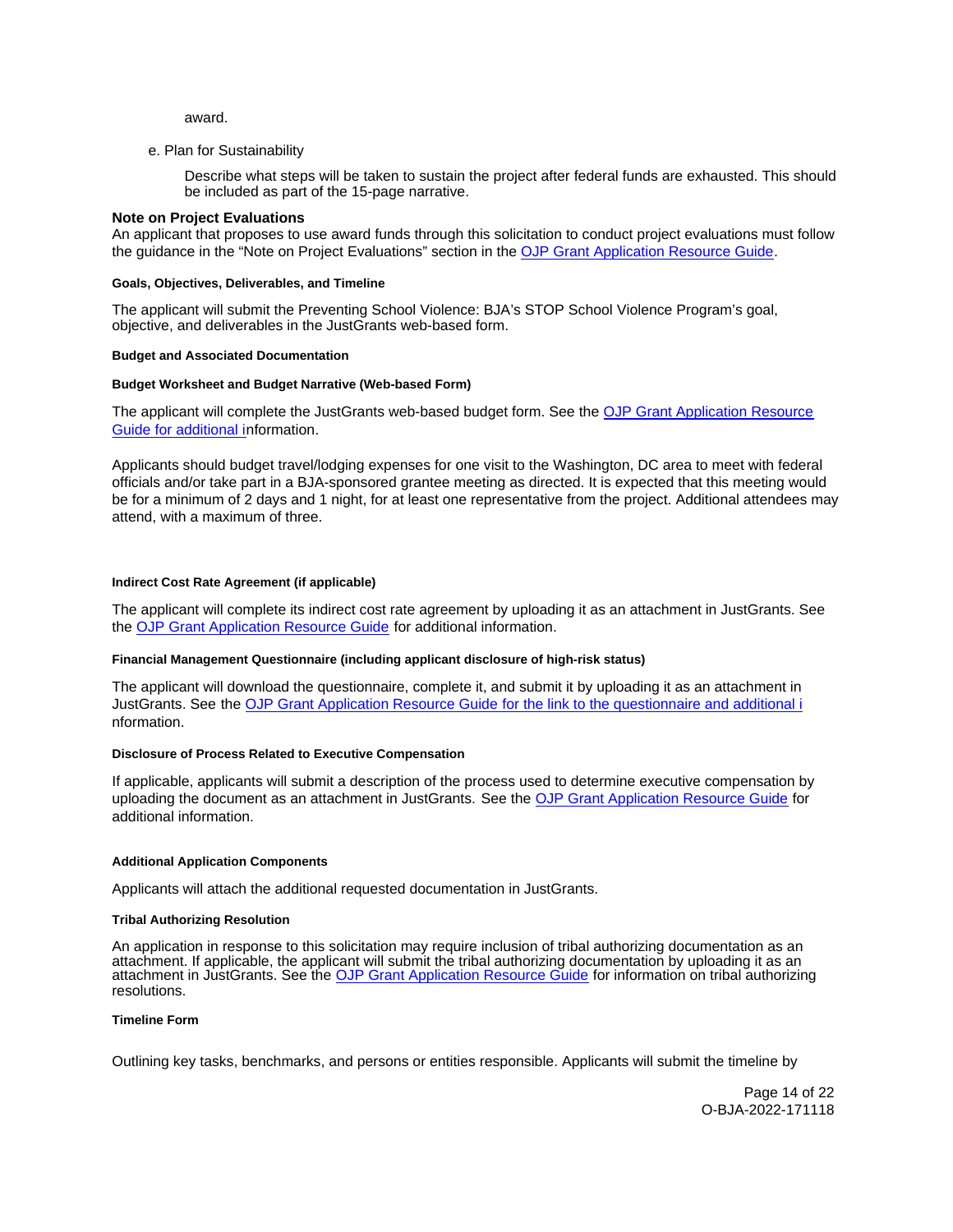<span id="page-14-0"></span>uploading the document as an attachment in JustGrants.

#### **Research and Evaluation Independence and Integrity Statement**

If an application proposes research (including research and development) and/or evaluation, the applicant must demonstrate research/evaluation independence and integrity, including appropriate safeguards, before it may receive award funds. The applicant will submit documentation of its research and evaluation independence and integrity by uploading it as an attachment in JustGrants. For additional information, see the [OJP Grant](https://www.ojp.gov/funding/apply/ojp-grant-application-resource-guide#research-evaluation)  [Application Resource Guide.](https://www.ojp.gov/funding/apply/ojp-grant-application-resource-guide#research-evaluation)

#### **Applicant Disclosure of Proposed Subrecipients:**

Attach a list of proposed subrecipients of grant funding, if applicable, that includes the name, organizational affiliation, and location of the proposed subrecipient entity.

**Optional Letters of Support**: Attach relevant letters of support between key partners to the project to reflect their support, roles, and agreements about collaboration.

**Optional Memorandum of Understanding** (if applicable) should contain the following elements:

- **Purpose of the MOU.** The statement of purpose should describe the agencies or organizations that are entering into the partnership, the purpose of the partnership, and the effective date of the agreement. The effective date of the agreement must cover the term of the award or contain language regarding the annual renewal of the agreement.
- **Description of partner roles and responsibilities.** This description must include the roles and responsibilities of the school, the school district, and each partner, and should be specifically listed within the document. It must also describe how each signatory will protect student privacy and ensure that students are not discriminated against on the basis of race, national origin, disability, religion, or sex.
- This document should also include any budget information such as specific funds allocated to other partners and for the stated purpose.
- **Signatures.** The MOU should be signed and dated by the school official(s) who will have general educational oversight and decisionmaking authority (i.e., board of education chairperson, superintendent, or school principal) regarding this project, and the lead law enforcement agency leadership (i.e., police chief or sheriff) if law enforcement is included as part of the multidisciplinary team. Understanding that the completion of an MOU may take longer than the application period, a draft MOU may be submitted that **includes** the names and titles of all parties that will be signing the document.

#### **Disclosures and Assurances**

The applicant will address the following disclosures and assurances.

#### **Disclosure of Lobbying Activities**

Complete and submit the SF-LLL in [Grants.gov.](https://Grants.gov) See the [OJP Grant Application Resource Guide](https://www.ojp.gov/funding/apply/ojp-grant-application-resource-guide#disclosure-lobby) for additional information.

#### **DOJ Certified Standard Assurances**

Review and accept the DOJ Certified Standard Assurances in JustGrants. See the [OJP Grant Application](https://www.ojp.gov/funding/apply/ojp-grant-application-resource-guide#administrative)  [Resource Guide](https://www.ojp.gov/funding/apply/ojp-grant-application-resource-guide#administrative) for additional information.

#### **Applicant Disclosure of Duplication in Cost Items**

Complete the JustGrants web-based Applicant Disclosure of Duplication in Cost Items form. See the [OJP Grant](https://www.ojp.gov/funding/apply/ojp-grant-application-resource-guide#applicant-disclosure-pending-applications)  [Application Resource Guide](https://www.ojp.gov/funding/apply/ojp-grant-application-resource-guide#applicant-disclosure-pending-applications) for additional information.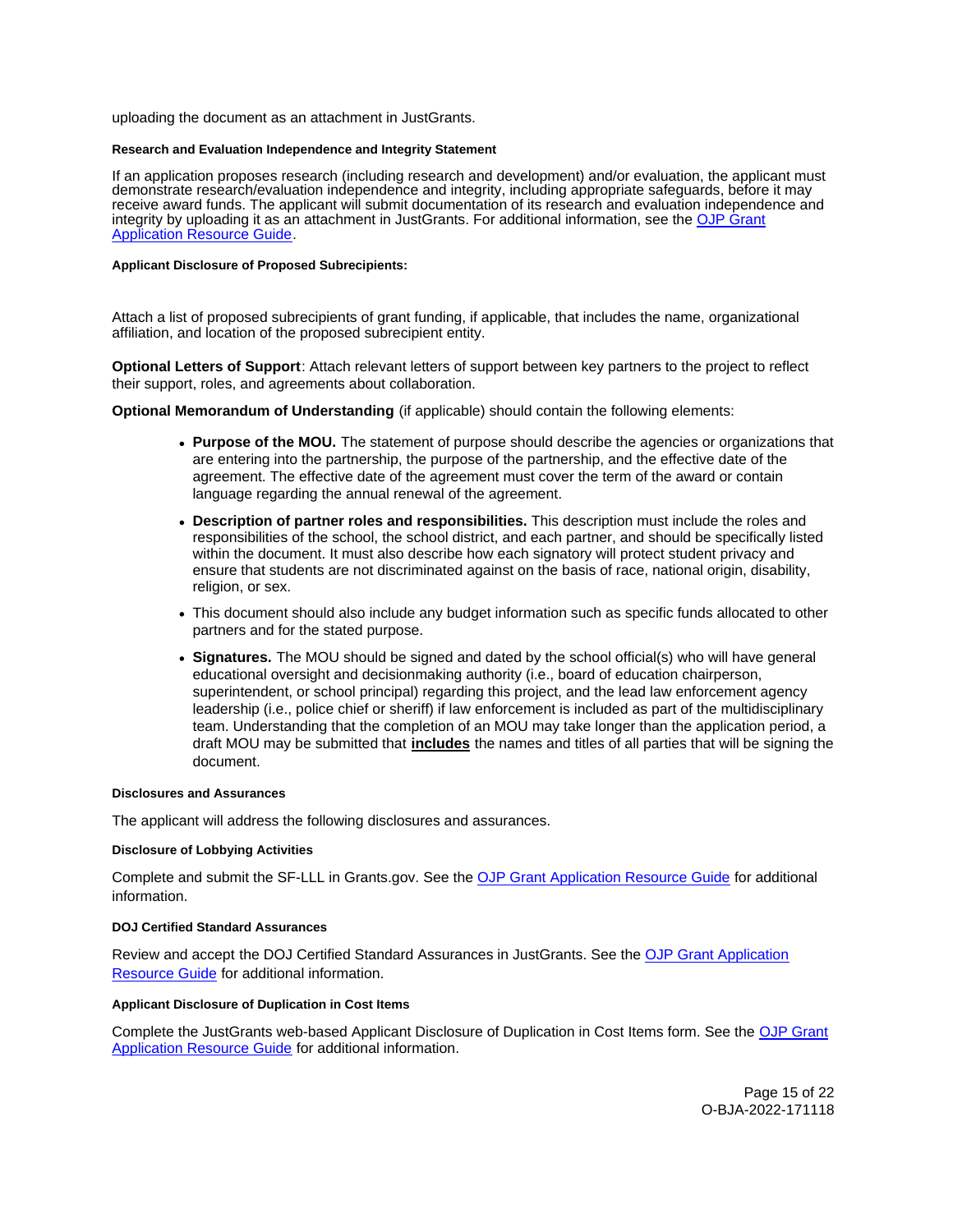## <span id="page-15-0"></span>**DOJ Certifications Regarding Lobbying; Debarment, Suspension and Other Responsibility Matters; and Drug-Free Workplace Requirements**

Review and accept the DOJ Certified Certifications Regarding Lobbying; Debarment, Suspension and Other Responsibility Matters; Drug-Free Workplace Requirements; and Law Enforcement and Community Policing in JustGrants. See the [OJP Grant Application Resource Guide](https://www.ojp.gov/funding/apply/ojp-grant-application-resource-guide#administrative) [for additional information.](https://www.ojp.gov/funding/apply/ojp-grant-application-resource-guide#administrative)

## **Applicant Disclosure and Justification – DOJ High Risk Grantees (if applicable)**

If applicable, applicants will submit as an attachment in JustGrants. See the OJP Grant Application Resource Guide for additional information. A DOJ High Risk Grantee is a recipient that has received a DOJ High Risk designation based on a documented history of unsatisfactory performance, financial instability, management system or other internal control deficiencies, or noncompliance with award terms and conditions on prior awards, or that is otherwise not responsible.

## **How to Apply**

Step 1: The applicant must submit the **SF-424** and **SF-LLL** in [Grants.gov](https://Grants.gov) at [https://www.grants.gov/web/grants/register.html.](https://www.grants.gov/web/grants/register.html) 

Step 2: The applicant must then submit the **full application**, including attachments, in JustGrants at [JustGrants.usdoj.gov.](https://justicegrants.usdoj.gov/) 

For additional information, see the "How to Apply" section in the [OJP Grant Application Resource Guide](https://www.ojp.gov/funding/apply/ojp-grant-application-resource-guide#apply) and the [DOJ Application Submission Checklist.](https://justicegrants.usdoj.gov/sites/g/files/xyckuh296/files/media/document/appln-submission-checklist.pdf)

## **Submission Dates and Time**

The **SF-424 and the SF-LLL** must be submitted in [Grants.gov](https://Grants.gov) by 8:59 PM ET on June 21, 2022

The **full application** must be submitted in JustGrants by by 8:59 PM ET on June 28, 2022

OJP urges applicants to submit their [Grants.gov](https://Grants.gov) and JustGrants submissions prior to the due dates to allow sufficient time to correct errors and resubmit by the submission deadlines if a rejection notification is received. To be considered timely, the **full application** must be submitted in JustGrants by the JustGrants application deadline.

## **Experiencing Unforeseen Technical Issues**

An applicant that experiences unforeseen SAM.gov, [Grants.gov,](https://Grants.gov) or JustGrants technical issues beyond its control that prevents application submission by the deadline must demonstrate all efforts in requesting technical support in order to submit an application by the deadline. Technical support is available via phone and email to the applicable SAM.gov, [Grants.gov,](https://Grants.gov) or JustGrants support centers or service desks in which an applicant received a ticket number for resolution. If an applicant misses a deadline due to unforeseen technical difficulties, the applicant may request a waiver to submit an application after the deadline. Note: If an applicant does not submit all the required [Grants.gov](https://Grants.gov) forms by the [Grants.gov](https://Grants.gov) deadline, the applicant will not be able to proceed to the JustGrants portion of the application process.

An applicant experiencing technical difficulties with the following systems must contact the associated support desk indicated below to report the technical issue and receive a tracking number:

- [Grants.gov](https://Grants.gov)  Contact the [Grants.gov Customer Support Hotline.](https://www.grants.gov/web/grants/support.html)
- SAM.gov Contact the [SAM Help Desk \(Federal Service Desk\).](https://www.fsd.gov/gsafsd_sp)
- JustGrants Contact the JustGrants Support Desk at [JustGrants.Support@usdoj.gov](mailto:JustGrants.Support@usdoj.gov) or 833–872–5175.

An applicant requesting a waiver to submit a late application must document their request for technical assistance in an email to the OJP Response Center [grants@ncjrs.gov](mailto:grants@ncjrs.gov) **within 24 hours after the application deadline** to request approval to submit their application after the deadline. If an applicant has technical issues with [Grants.gov,](https://Grants.gov) the applicant must contact the OJP Response Center within 24 hours of the [Grants.gov](https://Grants.gov) deadline

Page 16 of 22 O-BJA-2022-171118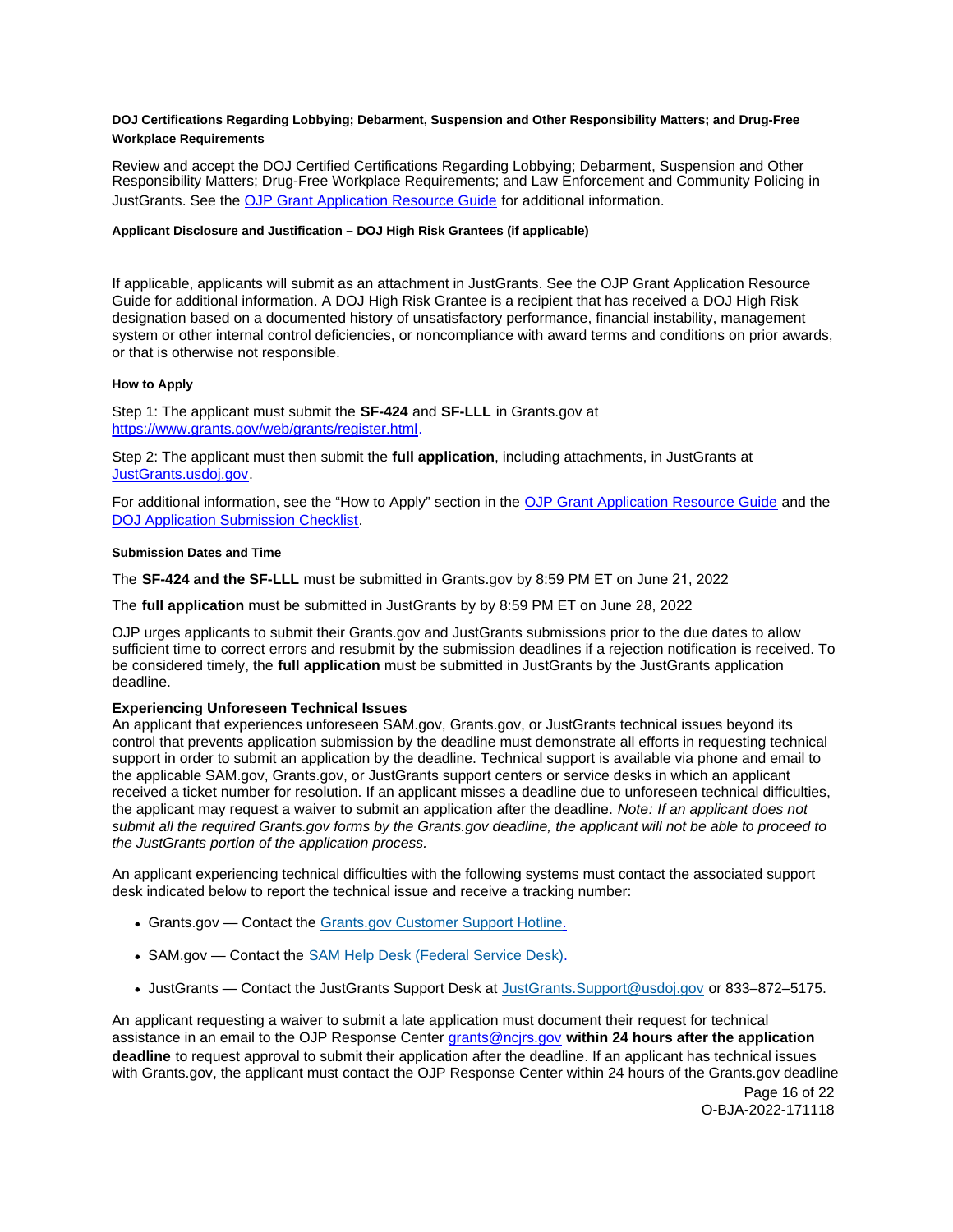<span id="page-16-0"></span>to request approval to submit after the deadline. However, waiver requests will not be reviewed until after the JustGrants deadline to allow time for all waivers to be submitted. Waiver requests to submit after the submission deadline must:

- Describe the technical difficulties experienced.
- Include a timeline of the applicant's submission efforts (e.g., what date and time did the error occur, what date and time was action taken to resolve the issue and resubmit; and what date and time did support representatives respond).
- Include an attachment(s) of the complete grant application and all required documentation and material.
- Include the applicant's Unique Entity Identifier (UEI), and any applicable SAM.gov tracking number(s), [Grants.gov](https://Grants.gov) Help Desk, and JustGrants Support Desk Ticket Numbers.

OJP will review each request for late submission and required supporting documentation and notify the applicant whether the request has been approved or denied. For more details on the waiver process, OJP encourages applicants to review the "Experiencing Unforeseen Technical Issues" section in the [OJP Grant Application](https://www.ojp.gov/funding/apply/ojp-grant-application-resource-guide#experiencing-unforeseen-technical-issues)  [Resource Guide](https://www.ojp.gov/funding/apply/ojp-grant-application-resource-guide#experiencing-unforeseen-technical-issues).

## **Application Review Information**

#### **Review Criteria**

## **a. Merit Review Criteria**

Applications that meet the basic minimum requirements will be evaluated by peer reviewers on how the proposed project/program addresses the following criteria:

- 1. Statement of the Problem/Description of the Issue (20%) evaluate the applicant's understanding of the program/issue to be addressed.
- 2. Project Design and Implementation (30%) evaluate the adequacy of the proposal, including the goals, objectives, timelines, milestones, and deliverables. Applicants should demonstrate the level of commitment of their partners through their application narrative and optional attachments such as letters of support or MOUs.
- 3. Capabilities and Competencies (20%) evaluate the administrative and technical capacity of the applicant to successfully accomplish the goals and objectives.
- 4. Plan for Collecting the Data Required for this Solicitation's Performance Measures (5%) evaluate the applicant's understanding of the performance data reporting requirements and the plan for collecting the required data.
- 5. Budget (15%) evaluate for completeness, cost effectiveness, and allowability (e.g., reasonable, allocable, and necessary for project activities).
- 6. Sustainability Plan (10%) evaluate the applicant's sustainability plan to address how the project or technology will continue to operate and be maintained once the award funding has ended. This plan should not assume that additional funding under this program is available after the award period, but it should identify state, local, or possibly private funding to ensure the program or technology continues.

## **b. Other Review Criteria/Factors**

Other important considerations for BJA include geographic diversity, available funding, past performance, and the extent to which the Budget Worksheet and Budget Narrative (web-based form) accurately explain project costs that are reasonable, necessary, and otherwise allowable under federal law and applicable federal cost principles.

#### **Review Process**

Applications submitted under this solicitation that meet basic minimum requirements, will be evaluated for

Page 17 of 22 O-BJA-2022-171118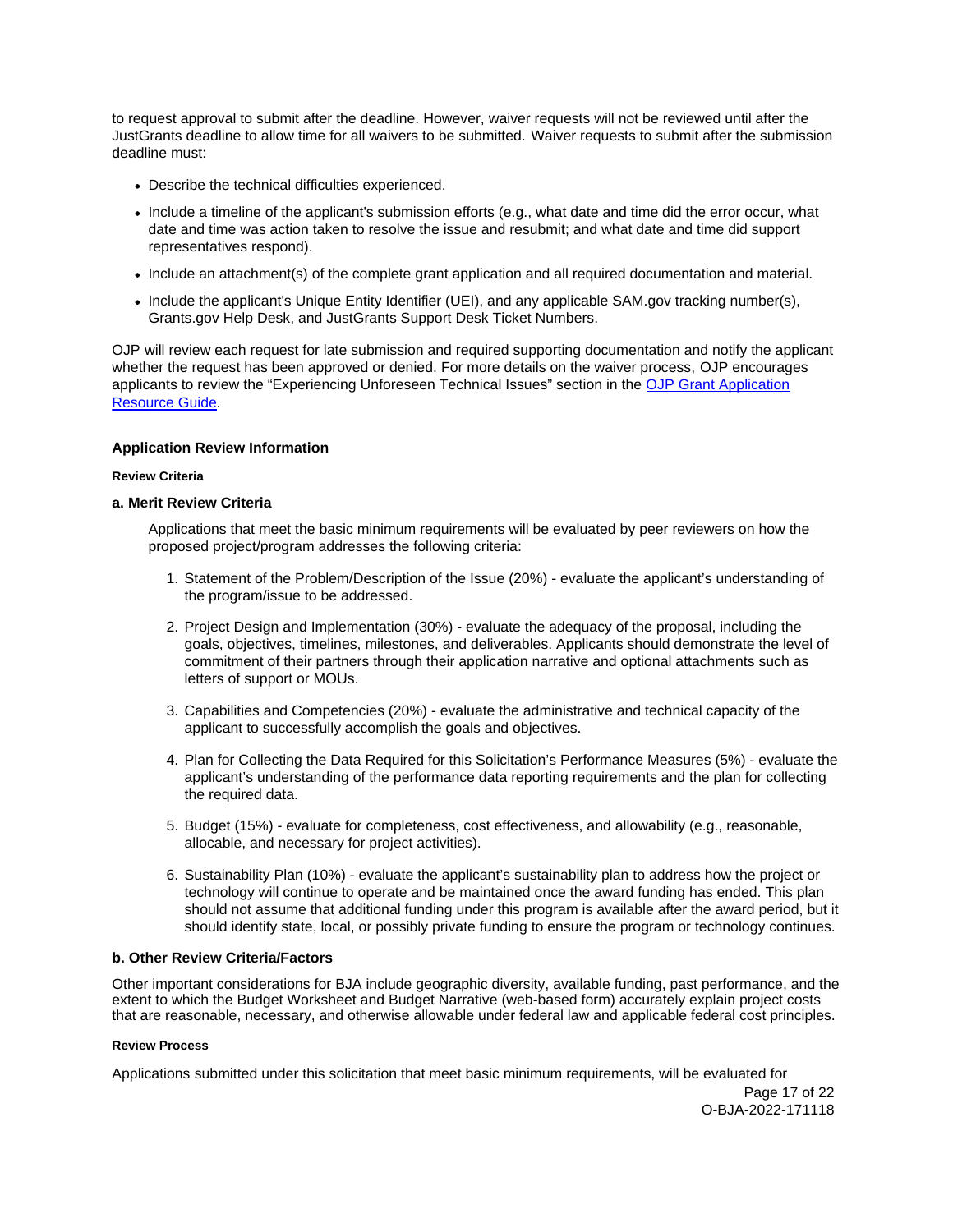<span id="page-17-0"></span>technical merit by a peer review panel(s) in accordance with OJP peer review policy and procedures using the review criteria listed above.

OJP screens applications to ensure they meet the basic minimum requirements prior to conducting the peer review. Although specific requirements may vary, the following are common requirements applicable to all OJP solicitations:

- The application must be submitted by an eligible type of applicant.
- The application must request funding within programmatic funding constraints (if applicable).
- The application must be responsive to the scope of the solicitation.
- The application must include all items necessary to meet the basic minimum requirements.

Pursuant to the Part 200 Uniform Requirements, before award decisions are made, OJP also reviews information related to the degree of risk posed by the applicant. Among other things to help assess whether an applicant with one or more prior federal awards has a satisfactory record with respect to performance, integrity, and business ethics, OJP checks whether the applicant is listed in SAM as excluded from receiving a federal award.

In addition, if OJP anticipates that an award will exceed \$250,000 in federal funds, OJP also must review and consider any information about the applicant that appears in the non-public segment of the integrity and performance system accessible through SAM (currently, the Federal Awardee Performance and Integrity Information System, FAPIIS).

**Important note on FAPIIS:** An applicant may review and comment on any information about itself that currently appears in FAPIIS and was entered by a federal awarding agency. OJP will consider such comments by the applicant, in addition to the other information in FAPIIS, in its assessment of the risk posed by the applicant.

Absent explicit statutory authorization or written delegation of authority to the contrary, all final award decisions will be made by the Assistant Attorney General, who may consider not only peer review ratings and BJA recommendations, but also other factors as indicated in this section.

## **Federal Award Administration Information**

#### **Federal Award Notices**

See the [OJP Grant Application Resource Guide](https://www.ojp.gov/funding/apply/ojp-grant-application-resource-guide#federal-award-notices) for information on award notifications and instructions.

## **Administrative, National Policy, and Other Legal Requirements**

If selected for funding, in addition to implementing the funded project consistent with the OJP-approved application, the recipient must comply with all award conditions and all applicable requirements of federal statutes and regulations, including the applicable requirements referred to in the assurances and certifications executed in connection with award acceptance. For additional information on these legal requirements, see the "Administrative, National Policy, and Other Legal Requirements" section in the [OJP Grant Application Resource](https://www.ojp.gov/funding/apply/ojp-grant-application-resource-guide#administrative)  [Guide.](https://www.ojp.gov/funding/apply/ojp-grant-application-resource-guide#administrative)

#### **Information Technology (IT) Security Clauses**

An application in response to this solicitation may require inclusion of information related to information technology security. See the [OJP Grant Application Resource Guide](https://www.ojp.gov/funding/apply/ojp-grant-application-resource-guide#information-technology) for information on information technology security.

#### **General Information about Post-Federal Award Reporting Requirements**

In addition to the deliverables described in the "Program Description" section, all award recipients under this solicitation will be required to submit certain reports and data.

Required reports. Award recipients typically must submit quarterly financial reports, semi-annual performance reports, final financial and performance reports, and, if applicable, an annual audit report in accordance with the Part 200 Uniform Requirements or specific award conditions. Future awards and fund drawdowns may be withheld if reports are delinquent. (In appropriate cases, OJP may require additional reports.)

See the [OJP Grant Application Resource Guide](https://www.ojp.gov/funding/apply/ojp-grant-application-resource-guide#general-information) for additional information on specific post-award reporting

Page 18 of 22 O-BJA-2022-171118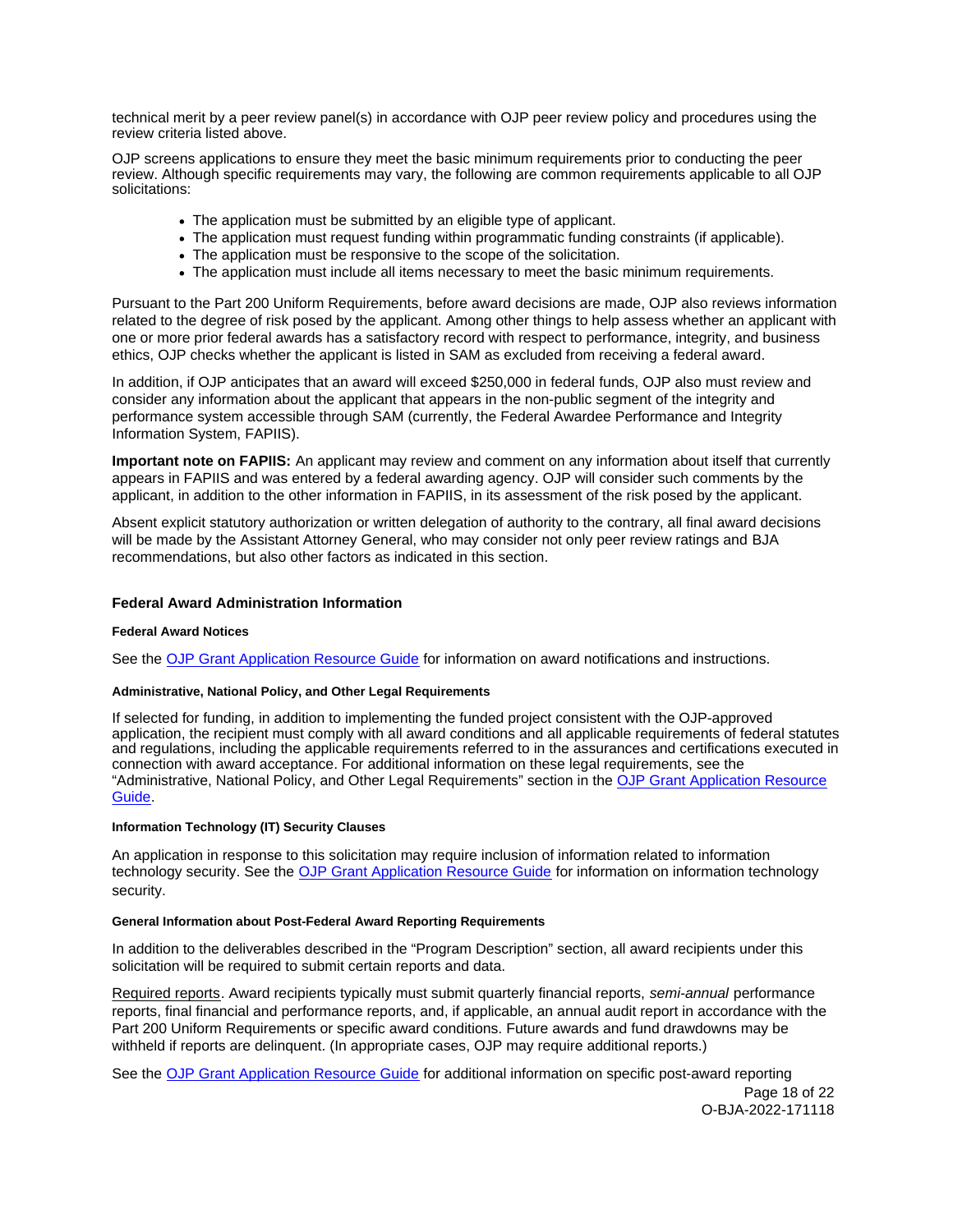<span id="page-18-0"></span>requirements, including performance measure data.

## **Federal Awarding Agency Contact(s)**

For OJP contact(s), see the solicitation cover page.

For contact information for [Grants.gov](https://Grants.gov), see the solicitation cover page.

For contact information for JustGrants, see the solicitation cover page.

## **Other Information**

#### **Freedom of Information and Privacy Act (5 U.S.C. 552 and 5 U.S.C. 552a)**

See the [OJP Grant Application Resource Guide](https://www.ojp.gov/funding/apply/ojp-grant-application-resource-guide#foia) for information on Freedom of Information and Privacy Act (5 U.S.C. 552 and 5 U.S.C. 552a).

#### **Provide Feedback to OJP**

See the [OJP Grant Application Resource Guide](https://www.ojp.gov/funding/apply/ojp-grant-application-resource-guide#feedback) for information on how to provide feedback to OJP.

#### **Application Checklist**

#### **Preventing School Violence: BJA's STOP School Violence Program**

This application checklist has been created as an aid in developing an application. The DOJ Application [Submission Checklist](https://justicegrants.usdoj.gov/sites/g/files/xyckuh296/files/media/document/appln-submission-checklist.pdf) is another resource.

#### **What an Applicant Must Do:**

Prior to Registering in [Grants.gov:](https://Grants.gov)

Confirm your Entity's [System Award Management \(SAM\)](https://sam.gov/SAM/) Registration Information (see [OJP Grant](https://www.ojp.gov/funding/apply/ojp-grant-application-resource-guide#apply)  **[Application Resource Guide\)](https://www.ojp.gov/funding/apply/ojp-grant-application-resource-guide#apply)** 

To Register with [Grants.gov:](https://Grants.gov)

- Acquire an Authorized Organization Representative (AOR) and [Grants.gov](https://Grants.gov) username/password (see OJP [Grant Application Resource Guide\)](https://www.ojp.gov/funding/apply/ojp-grant-application-resource-guide#apply)
- Acquire AOR confirmation from the E-Business Point of Contact (E-Biz POC) (see OJP Grant Application [Resource Guide\)](https://www.ojp.gov/funding/apply/ojp-grant-application-resource-guide#apply)

To Find Funding Opportunity:

- Search for the Funding Opportunity on [Grants.gov](https://Grants.gov)
- Select the correct Competition ID
- Access Funding Opportunity and Application Package (see see Step 7 in the [OJP Grant Application](https://www.ojp.gov/funding/apply/ojp-grant-application-resource-guide#apply)  [Resource Guide\)](https://www.ojp.gov/funding/apply/ojp-grant-application-resource-guide#apply)
- Sign up for [Grants.gov](https://Grants.gov) email [notifications](https://www.grants.gov/web/grants/manage-subscriptions.html) (optional) (see [OJP Grant Application Resource Guide\)](https://www.ojp.gov/funding/apply/ojp-grant-application-resource-guide#apply)
- Read Important Notice: Applying for Grants in Grants.gov

Read OJP policy and guidance on conference approval, planning, reporting available at [ojp.gov/financialguide/DOJ/PostawardRequirements/chapter3.10a.htm](https://ojp.gov/financialguide/DOJ/PostawardRequirements/chapter3.10a.htm) (see [OJP Grant Application](https://www.ojp.gov/funding/apply/ojp-grant-application-resource-guide#prior-approval) 

> Page 19 of 22 O-BJA-2022-171118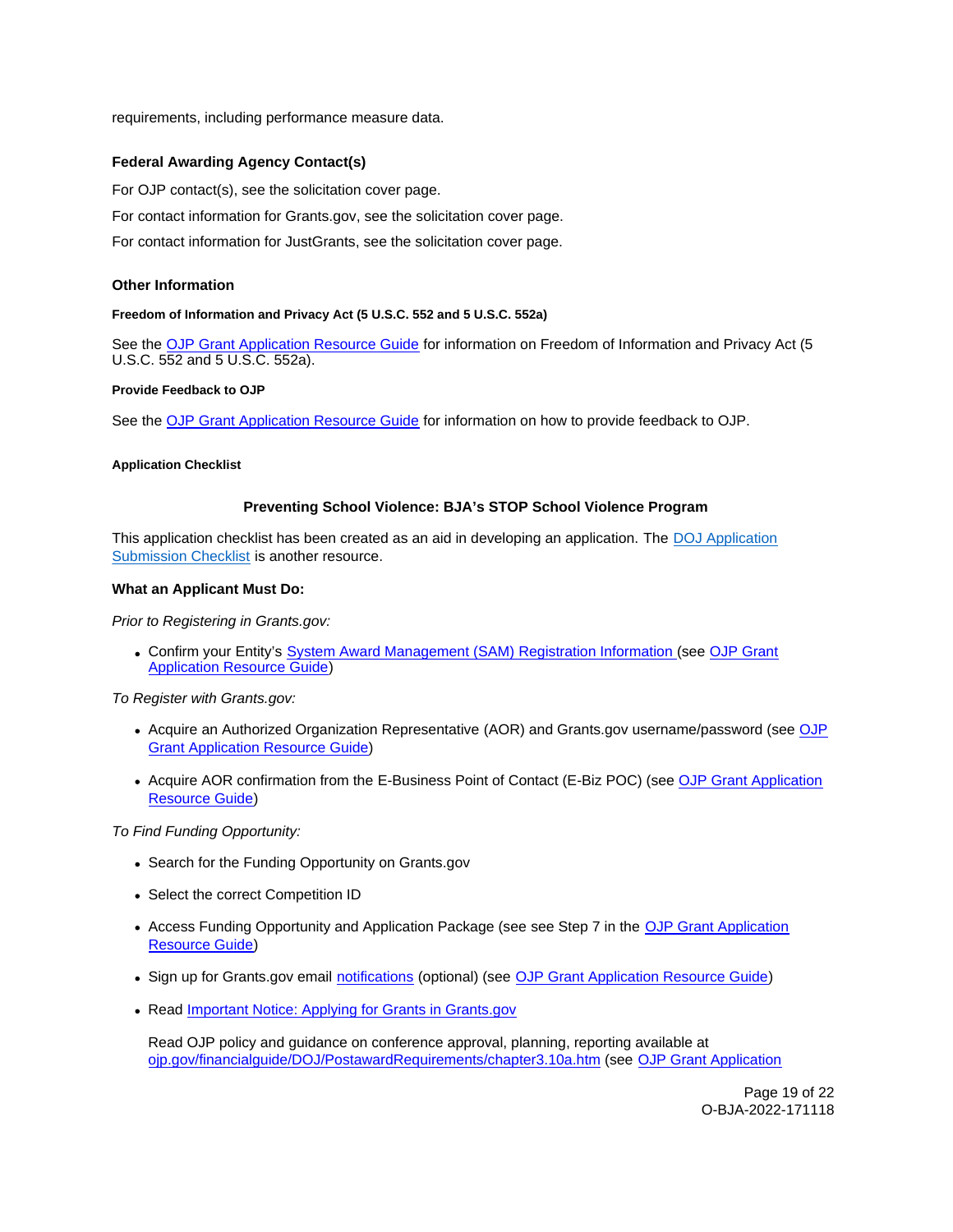## [Resource Guide\)](https://www.ojp.gov/funding/apply/ojp-grant-application-resource-guide#prior-approval)

#### **Overview of Post-Award Legal Requirements:**

• Review the "Overview of Legal Requirements Generally Applicable to OJP Grants and Cooperative [Agreements - FY 2022 Awards"](https://www.ojp.gov/funding/explore/legal-overview-awards) in the [OJP Funding Resource Center.](https://www.ojp.gov/funding/explore/legal-overview-awards)

#### **Review Scope Requirement:**

- The federal amount requested is within the allowable limit(s) of its of
	- Category 1: estimated 10 awards of up to \$2,000,000 each
	- Category 2: estimated 69 awards of up to \$1,000,000 each

## **Review Eligibility Requirement:**

## Category 1:

- State governments
- Public and state-controlled institutions of higher education

## Category 2:

- City or township governments
- County governments
- Units of local governments
- Native American tribal governments (federally recognized)
- Nonprofits having a  $501(c)(3)$  status with the IRS, other than institutions of higher education
- Private institutions of higher education
- Independent school districts

## **Prepare to submit the Application for Federal Assistance standard form (SF)-424 and Disclosure of Lobbying Activities form (SF-LLL)**

- Review Information to complete the Application for Federal Assistance (SF-424) in [Grants.gov](https://Grants.gov)
- Complete Standard Applicant Information (SF-424 information from [Grants.gov\)](https://Grants.gov)
- Submit the **SF-424** and **SF-LLL** in [Grants.gov](https://Grants.gov)

After SF-424 and SF-LLL Submission in [Grants.gov](https://Grants.gov), Receive [Grants.gov](https://Grants.gov) Email Notifications That:

- Submission has been received in [Grants.gov](https://Grants.gov)
- Submission has either been successfully validated or rejected with errors (see [OJP Grant Application](https://www.ojp.gov/funding/apply/ojp-grant-application-resource-guide#apply)  [Resource Guide\)](https://www.ojp.gov/funding/apply/ojp-grant-application-resource-guide#apply)

If No [Grants.gov](https://Grants.gov) Receipt, and Validation or Error Notifications are Received:

Contact [Grants.gov](https://Grants.gov) Customer Support Hotline at 800-518-4726, 606-545-5035, at [Grants.gov customer](https://www.grants.gov/web/grants/support.html)  [support](https://www.grants.gov/web/grants/support.html) webpage, or email at [support@grants.gov](mailto:support@grants.gov) regarding technical difficulties (see OJP Grant [Application Resource Guide\)](https://www.ojp.gov/funding/apply/ojp-grant-application-resource-guide#apply)

> Page 20 of 22 O-BJA-2022-171118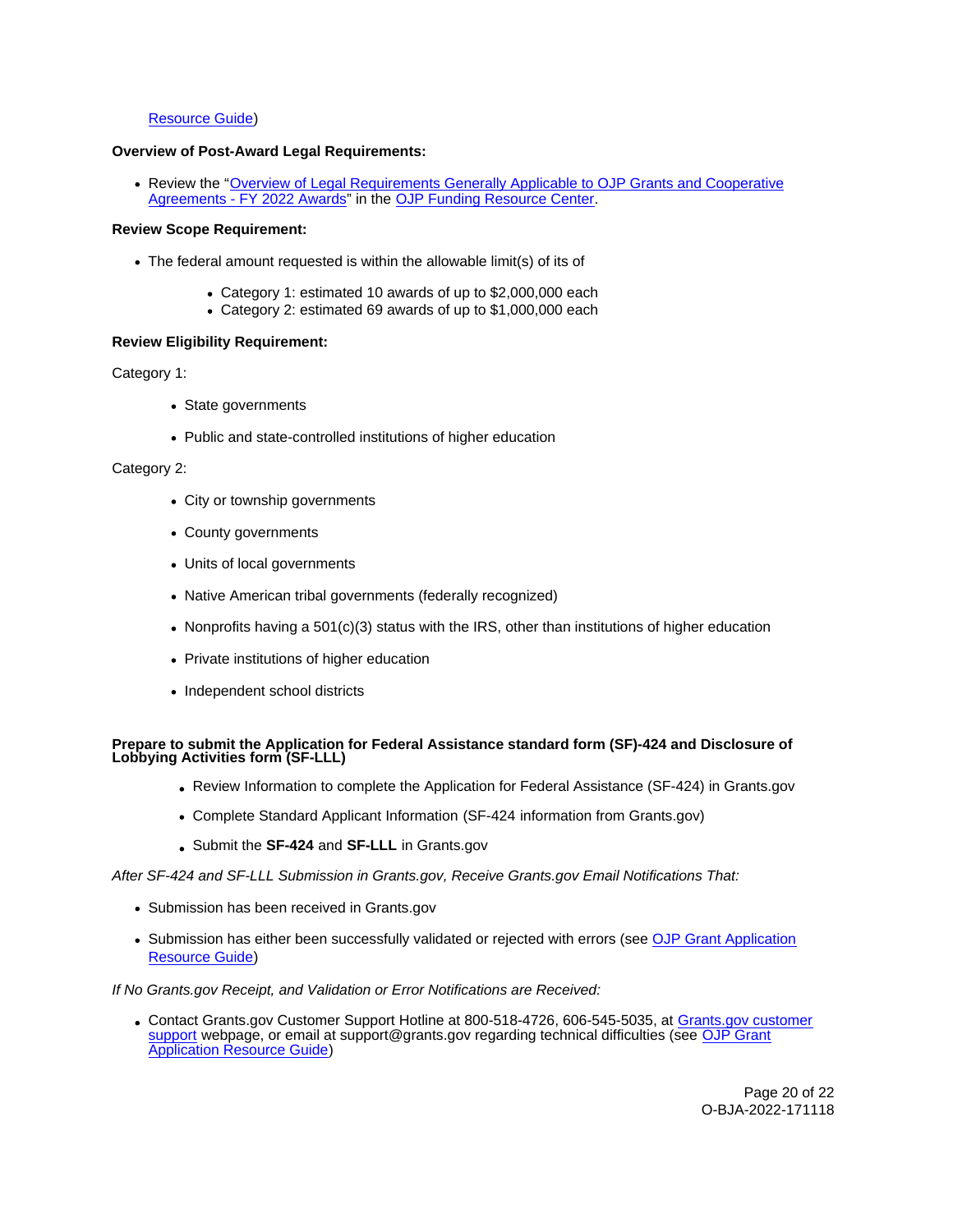## Receive email notification to complete application in JustGrants:

• Proceed to complete application in JustGrants

## **Content of Application Submission: Critical Application Elements**

The following items are critical application elements required to pass the basic minimum requirements review. If OJP determines that an application does not include the following elements, it will neither proceed to peer review, nor receive further consideration.

- **Proposal Abstract**
- **Proposal Narrative**
- **Budget Worksheet and Budget Narrative.**

#### **Budget and Associated Documentation**

- Indirect Cost Rate Agreement (if applicable) (see [OJP Grant Application Resource Guide\)](https://www.ojp.gov/funding/apply/ojp-grant-application-resource-guide#indirect-cost)
- Financial Management and System of Internal Controls Questionnaire (see [OJP Grant Application](https://www.ojp.gov/funding/apply/ojp-grant-application-resource-guide#fm-internal-controls-questionnaire)  [Resource Guide\)](https://www.ojp.gov/funding/apply/ojp-grant-application-resource-guide#fm-internal-controls-questionnaire)
- Disclosure of Process related to Executive Compensation

## **Additional Application Components**

- Tribal Authorizing Resolution (if applicable) (see [OJP Grant Application Resource Guide\)](https://www.ojp.gov/funding/apply/ojp-grant-application-resource-guide#tribal-authorizing-resolution)
- Research and Evaluation Independence and Integrity (see [OJP Grant Application Resource Guide\)](https://www.ojp.gov/funding/apply/ojp-grant-application-resource-guide#research-evaluation)
- Request and Justification for Employee Compensation; Waiver (if applicable) (see [OJP Grant Application](https://www.ojp.gov/funding/apply/ojp-grant-application-resource-guide#limitation-use-award)  [Resource Guide\)](https://www.ojp.gov/funding/apply/ojp-grant-application-resource-guide#limitation-use-award)
- Timeline/Project Plan outlining key tasks, benchmarks, and persons or entities responsible.
- Applicant Disclosure of Proposed Subrecipients: Attach a list of proposed subrecipients of grant funding
- Letters of Support
- MOUs

#### **Disclosures and Assurances**

- [Disclosure of Lobbying Activities \(SF-LLL\)](https://ojp.gov/funding/Apply/Resources/Disclosure.pdf) (see [OJP Grant Application Resource Guide\)](https://www.ojp.gov/funding/apply/ojp-grant-application-resource-guide#apply)
- Applicant Disclosure of Duplication in Cost Items (Pending Applications) (see OJP Grant Application [Resource Guide\)](https://www.ojp.gov/funding/apply/ojp-grant-application-resource-guide#applicant-disclosure-pending-applications)
- DOJ Certified Standard Assurance (see [OJP Grant Application Resource Guide\)](https://www.ojp.gov/funding/apply/ojp-grant-application-resource-guide#administrative)
- DOJ Certifications Regarding Lobbying; Debarment, Suspension and Other Responsibility Matters; and Drug-Free Workplace Requirements (see [OJP Grant Application Resource Guide\)](https://www.ojp.gov/funding/apply/ojp-grant-application-resource-guide#administrative)
- Applicant Disclosure and Justification DOJ High Risk Grantees (if applicable) (see [OJP Grant Application](https://www.ojp.gov/funding/apply/ojp-grant-application-resource-guide#applicant-disclosure-justification)  [Resource Guide\)](https://www.ojp.gov/funding/apply/ojp-grant-application-resource-guide#applicant-disclosure-justification)
- Applicant Disclosure of Proposed Subrecipients

Submit Application in JustGrants: